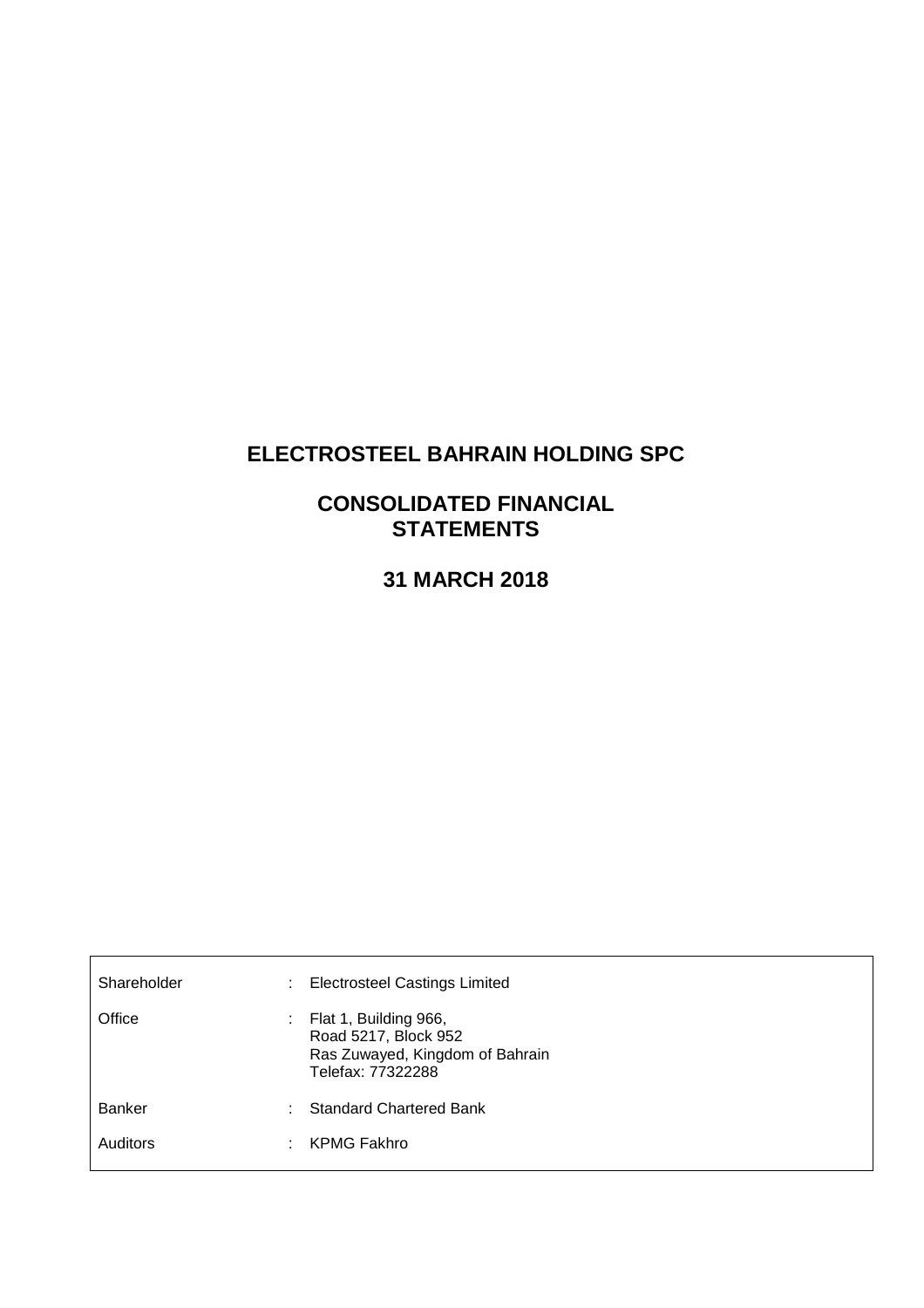# **CONSOLIDATED FINANCIAL STATEMENTS For the year ended 31 March 2018**

| <b>CONTENTS</b>                                                                                                                                                                                                                                                       | Page                    |
|-----------------------------------------------------------------------------------------------------------------------------------------------------------------------------------------------------------------------------------------------------------------------|-------------------------|
| Report of the board of directors                                                                                                                                                                                                                                      |                         |
| Independent auditors' report to the shareholder                                                                                                                                                                                                                       | $2 - 3$                 |
| <b>Consolidated financial statements</b>                                                                                                                                                                                                                              |                         |
| Consolidated statement of financial position<br>Consolidated statement of profit or loss and other comprehensive income<br>Consolidated statement of changes in equity<br>Consolidated statement of cash flows<br>Notes to the 2018 consolidated financial statements | 4<br>5<br>6<br>$8 - 20$ |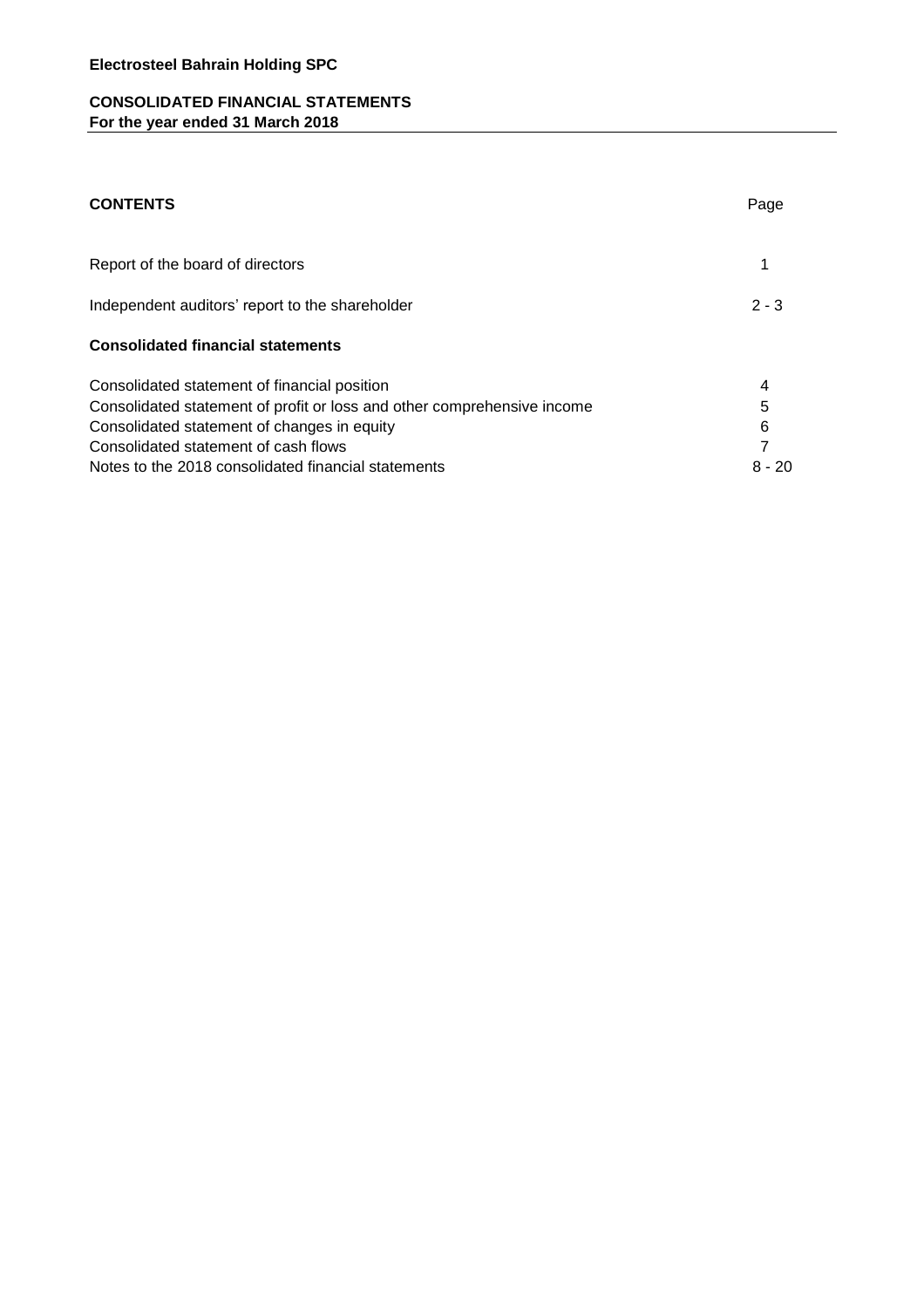

**KPMG Fakhro** Audit 12<sup>th</sup> Floor, Fakhro Tower PO Box 710, Manama Kingdom of Bahrain

Telephone +973 17 224807 Fax +973 17 227443 Website: www.kpmg.com/bh CR No. 6220

#### INDEPENDENT AUDITORS' REPORT TO THE SHAREHOLDER

**Electrosteel Bahrain Holding SPC** Ras Zuwayed, Kingdom of Bahrain

#### Report on the audit of the consolidated financial statements

#### Opinion

We have audited the accompanying consolidated financial statements of Electrosteel Bahrain Holding SPC (the "Company") and its subsidiary (together the "Group"), which comprise the consolidated statement of financial position as at 31 March 2018, the consolidated statements of profit or loss and other comprehensive income, changes in equity and cash flows for the year then ended, and notes, comprising significant accounting policies and other explanatory information

In our opinion, the accompanying consolidated financial statements present fairly, in all material respects, the consolidated financial position of the Group as at 31 March 2018, and its consolidated financial performance and its consolidated cash flows for the year then ended in accordance with International Financial Reporting Standards (IFRS).

#### **Basis for opinion**

We conducted our audit in accordance with International Standards on Auditing (ISAs). Our responsibilities under those standards are further described in the Auditors' responsibilities for the audit of the consolidated financial statements section of our report. We are independent of the Group in accordance with the International Ethics Standards Board for Accountants Code of Ethics for Professional Accountants (IESBA Code), and we have fulfilled our other ethical responsibilities in accordance with the IESBA Code. We believe that the audit evidence we have obtained is sufficient and appropriate to provide a basis for our opinion.

#### Other information

The board of directors is responsible for the other information. The other information obtained at the date of this auditors' report is the report of the board of directors set out on page 1.

Our opinion on the consolidated financial statements does not cover the other information and we do not express any form of assurance conclusion thereon.

In connection with our audit of the consolidated financial statements, our responsibility is to read the other information and, in doing so, consider whether the other information is materially inconsistent with the consolidated financial statements or our knowledge obtained in the audit, or otherwise appears to be materially misstated. If, based on the work we have performed on the other information obtained prior to the date of this auditors' report, we conclude that there is a material misstatement of this other information, we are required to report that fact. We have nothing to report in this regard.

#### Responsibilities of the board of directors for the consolidated financial statements

The board of directors is responsible for the preparation and fair presentation of the consolidated financial statements in accordance with IFRS, and for such internal control as the board of directors determines is necessary to enable the preparation of consolidated financial statements that are free from material misstatement, whether due to fraud or error.

In preparing the consolidated financial statements, the board of directors is responsible for assessing the Group's ability to continue as a going concern, disclosing, as applicable, matters related to going concern and using the going concern basis of accounting unless the board of directors either intends to liquidate the Group or to cease operations, or has no realistic alternative but to do so.

#### Auditors' responsibilities for the audit of the consolidated financial statements

Our objectives are to obtain reasonable assurance about whether the consolidated financial statements as a whole are free from material misstatement, whether due to fraud or error, and to issue an auditors' report that includes our opinion. Reasonable assurance is a high level of assurance, but is not a guarantee that an audit conducted in accordance with ISAs will always detect a material misstatement when it exists. Misstatements can arise from fraud or error and are considered material if, individually or in the aggregate, they could reasonably be expected to influence the economic decisions of users taken on the basis of these consolidated financial statements.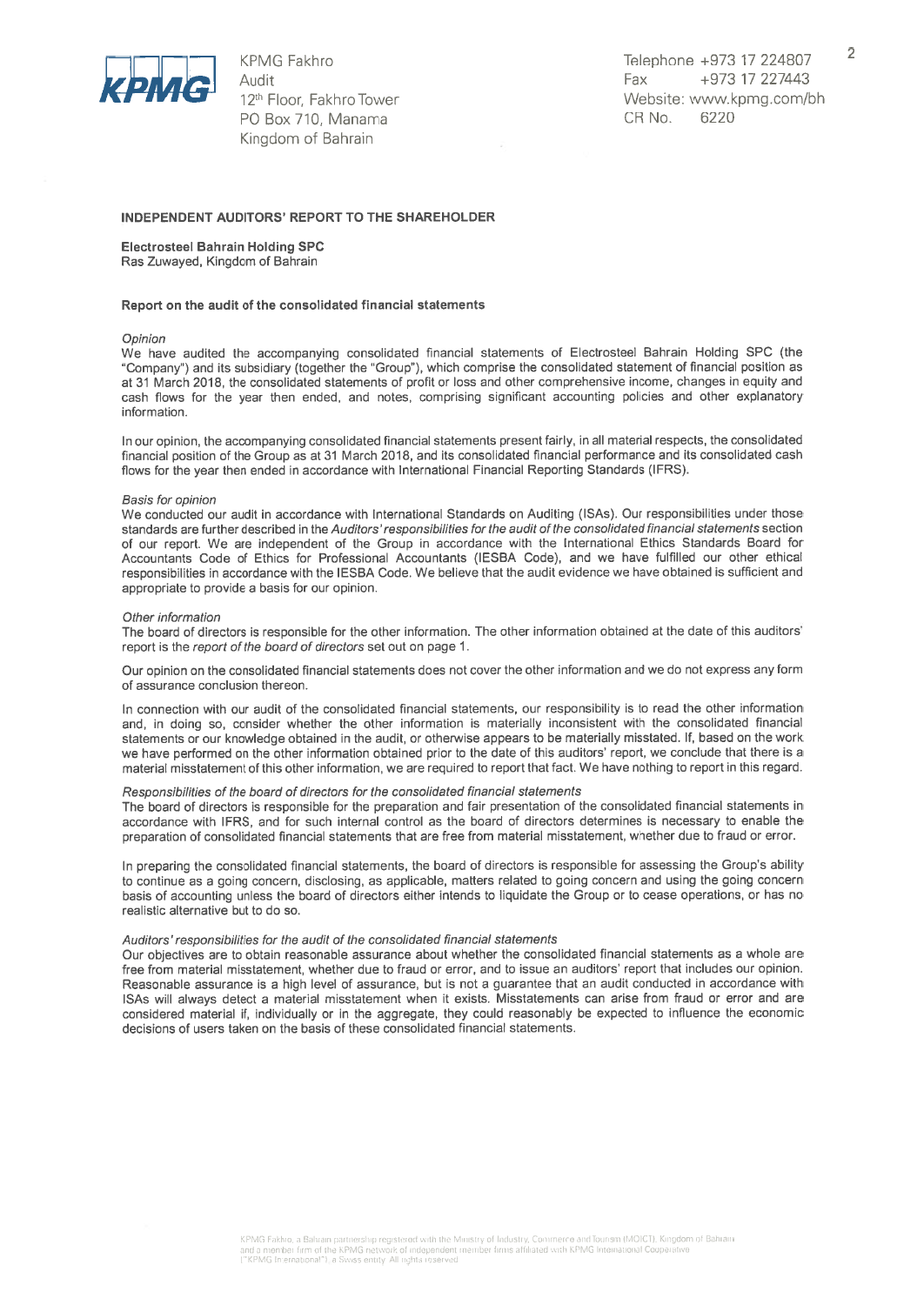

#### **INDEPENDENT AUDITORS' REPORT TO THE SHAREHOLDER (continued)**

Electrosteel Bahrain Holding SPC Ras Zuwayed, Kingdom of Bahrain

As part of an audit in accordance with ISAs, we exercise professional judgment and maintain professional skepticism throughout the audit. We also:

- Identify and assess the risks of material misstatement of the consolidated financial statements, whether due to fraud or error, design and perform audit procedures responsive to those risks, and obtain audit evidence that is sufficient and appropriate to provide a basis for our opinion. The risk of not detecting a material misstatement resulting from fraud is higher than for one resulting from error, as fraud may involve collusion, forgery, intentional omissions, misrepresentations, or the override of internal control.
- Obtain an understanding of internal control relevant to the audit in order to design audit procedures that are appropriate in the circumstances, but not for the purpose of expressing an opinion on the effectiveness of the Group's internal control.
- Evaluate the appropriateness of accounting policies used and the reasonableness of accounting estimates and related disclosures made by the board of directors.
- Conclude on the appropriateness of the board of directors' use of the going concern basis of accounting and, based on the audit evidence obtained, whether a material uncertainty exists related to events or conditions that may cast significant doubt on the Group's ability to continue as a going concern. If we conclude that a material uncertainty exists, we are required to draw attention in our auditors' report to the related disclosures in the consolidated financial statements or, if such disclosures are inadequate, to modify our opinion. Our conclusions are based on the audit evidence obtained up to the date of our auditors' report. However, future events or conditions may cause the Group to cease to continue as a going concern.
- Evaluate the overall presentation, structure and content of the consolidated financial statements, including the disclosures, and whether the consolidated financial statements represent the underlying transactions and events in a manner that achieves fair presentation.
- Obtain sufficient appropriate audit evidence regarding the financial information of the entities or business activities within the Group to express an opinion on the consolidated financial statements. We are responsible for the direction. supervision and performance of the group audit. We remain solely responsible for our audit opinion.

We communicate with the board of directors regarding, among other matters, the planned scope and timing of the audit and significant audit findings, including any significant deficiencies in internal control that we identify during our audit.

#### Report on other regulatory requirements

As required by the Bahrain Commercial Companies Law, we report that:

- a) the Company has maintained proper accounting records and the consolidated financial statements are in agreement therewith:
- b) the financial information contained in the report of the board of directors is consistent with the consolidated financial statements:
- c) we are not aware of any violations during the year of the Bahrain Commercial Companies Law or the terms of the Company's article of association that would have had a material adverse effect on the business of the Company or on its consolidated financial position: and
- d) satisfactory explanations and information have been provided to us by management in response to all our requests.



**KPMG Fakhro** Partner Registration No. 136 30 April 2018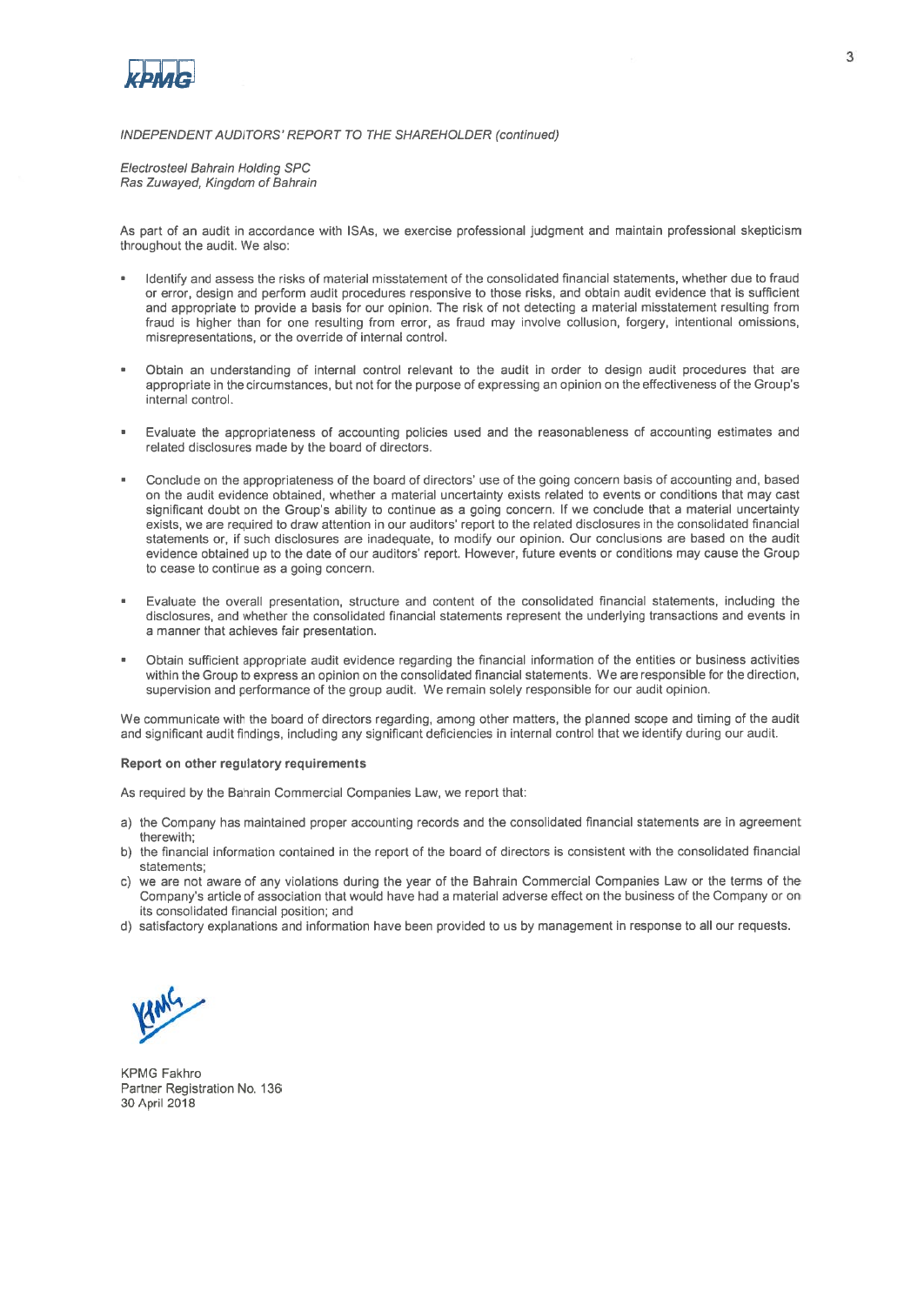#### **Electrosteel Bahrain Holding SPC**

## REPORT OF THE BOARD OF DIRECTORS For the year ended 31 March 2018

In accordance with Article 286 of the Bahrain Commercial Companies Law 2001, on behalf of the board of directors, I have pleasure in presenting the audited consolidated financial statements of Electrosteel Bahrain Holding SPC (the "Company") and its subsidiary (together the "Group") for the year ended 31 March 2018 as set out on pages 4 to 20.

| <b>Financial highlights</b> | 2018      | 2017      |  |
|-----------------------------|-----------|-----------|--|
| Revenue                     | 2,990,593 | 2,231,283 |  |
| <b>Gross profit</b>         | 631,023   | 464,205   |  |
| Profit for the year         | 277,568   | 144,029   |  |
| <b>Total assets</b>         | 988,742   | 1,131,825 |  |
| <b>Total equity</b>         | 654,340   | 376,772   |  |

#### **Representations and audit**

The Group's activities for the year ended 31 March 2018 have been conducted in accordance with the Bahrain Commercial Companies Law 2001 and other relevant statutes of the Kingdom of Bahrain.

There have been no events subsequent to 31 March 2018, which would in any way, invalidate the consolidated financial statements as set out on pages 4 to 20.

The Group has maintained proper and complete accounting records and these, together with all other information and explanations, have been made freely available to the auditors, KPMG Fakhro.

On behalf of the board of directors.

Awodh Showls

Awadh Prakash Shukla Director

24 April 2018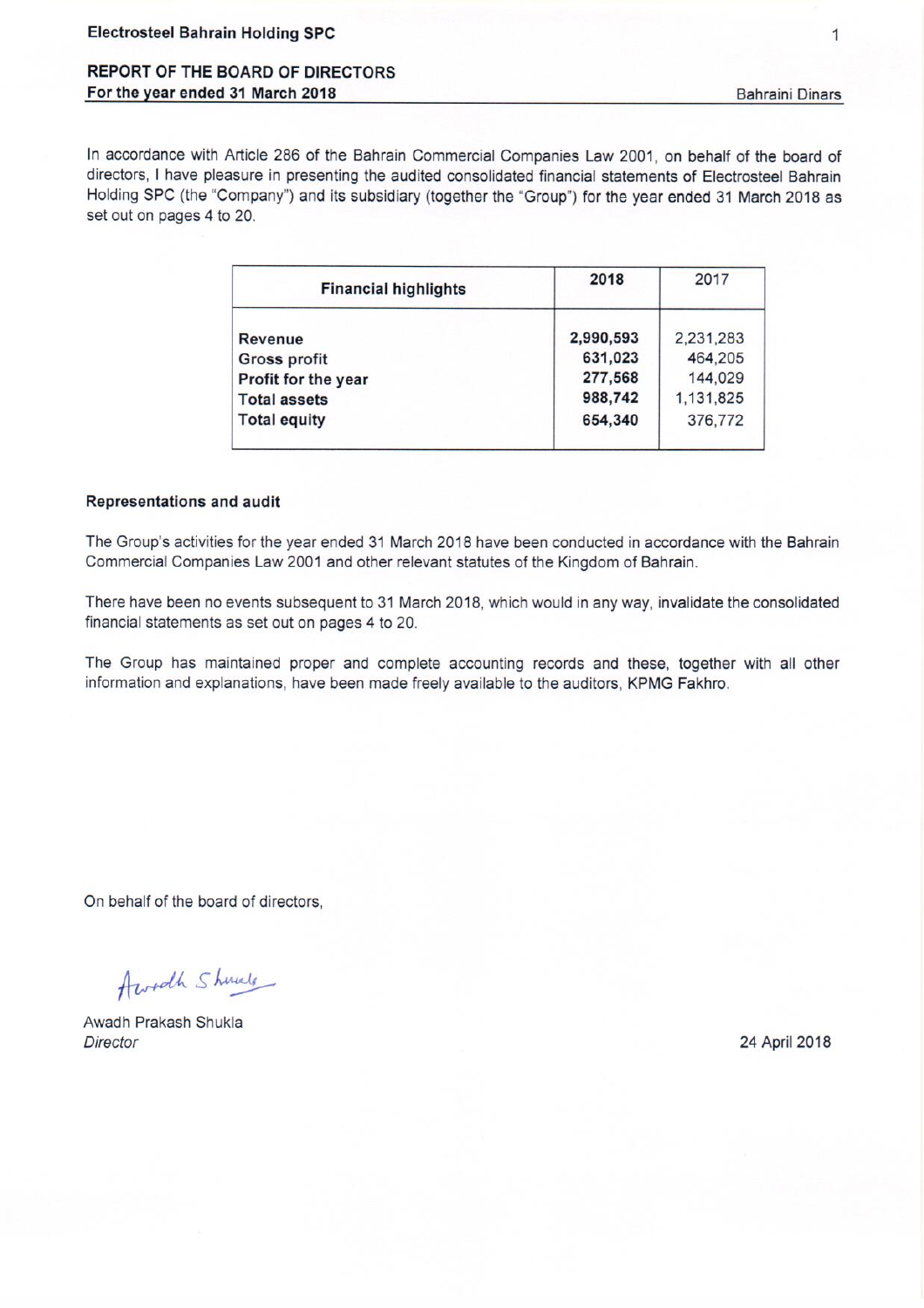# **CONSOLIDATED STATEMENT OF FINANCIAL POSITION**

As at 31 March 2018

**Bahraini Dinars** 

| <b>ASSETS</b>                                              | <b>Note</b>              | 2018                          | 2017                         |
|------------------------------------------------------------|--------------------------|-------------------------------|------------------------------|
| <b>Non-current assets</b><br>Property, plant and equipment | 5                        | 124,476                       | 137,947                      |
| <b>Total non-current assets</b>                            |                          | 124,476                       | 137,947                      |
| <b>Current assets</b><br>Inventories                       |                          |                               |                              |
| Trade and other receivables<br>Cash and cash equivalents   | 6<br>$\overline{7}$<br>8 | 636,854<br>110,469<br>116,943 | 577,248<br>369,135<br>47,495 |
| <b>Total current assets</b>                                |                          | 864,266                       | 993,878                      |
| <b>Total assets</b>                                        |                          | 988,742                       | 1,131,825                    |
| <b>EQUITY AND LIABILITIES</b>                              |                          |                               |                              |
| <b>Equity</b>                                              |                          |                               |                              |
| Share capital                                              | 1                        | 250,000                       | 250,000                      |
| <b>Statutory reserve</b><br>Retained earnings              |                          | 42,160<br>362,180             | 14,403<br>112,369            |
| Total equity (page 6)                                      |                          | 654,340                       | 376,772                      |
| <b>Liabilities</b>                                         |                          |                               |                              |
| <b>Non-current liabilities</b>                             |                          |                               |                              |
| Provision for employees' leaving indemnities               | 9                        | 1,079                         | 681                          |
| <b>Total non-current liabilities</b>                       |                          | 1,079                         | 681                          |
| <b>Current liabilities</b>                                 |                          |                               |                              |
| Due to related parties                                     | 10 <sub>b</sub>          | 266,965                       | 659,635                      |
| Trade and other payables                                   | 11                       | 66,358                        | 94,737                       |
| <b>Total current liabilities</b>                           |                          | 333,323                       | 754,372                      |
| <b>Total liabilities</b>                                   |                          | 334,402                       | 755,053                      |
| <b>Total equity and liabilities</b>                        |                          | 988,742                       | 1,131,825                    |

Awardh Shures

Awadh Prakash Shukla Director

 $Shivucha A uwa$ . Director

The board of directors approved the consolidated financial statements consisting of pages 4 to 20 on 24 April 2018.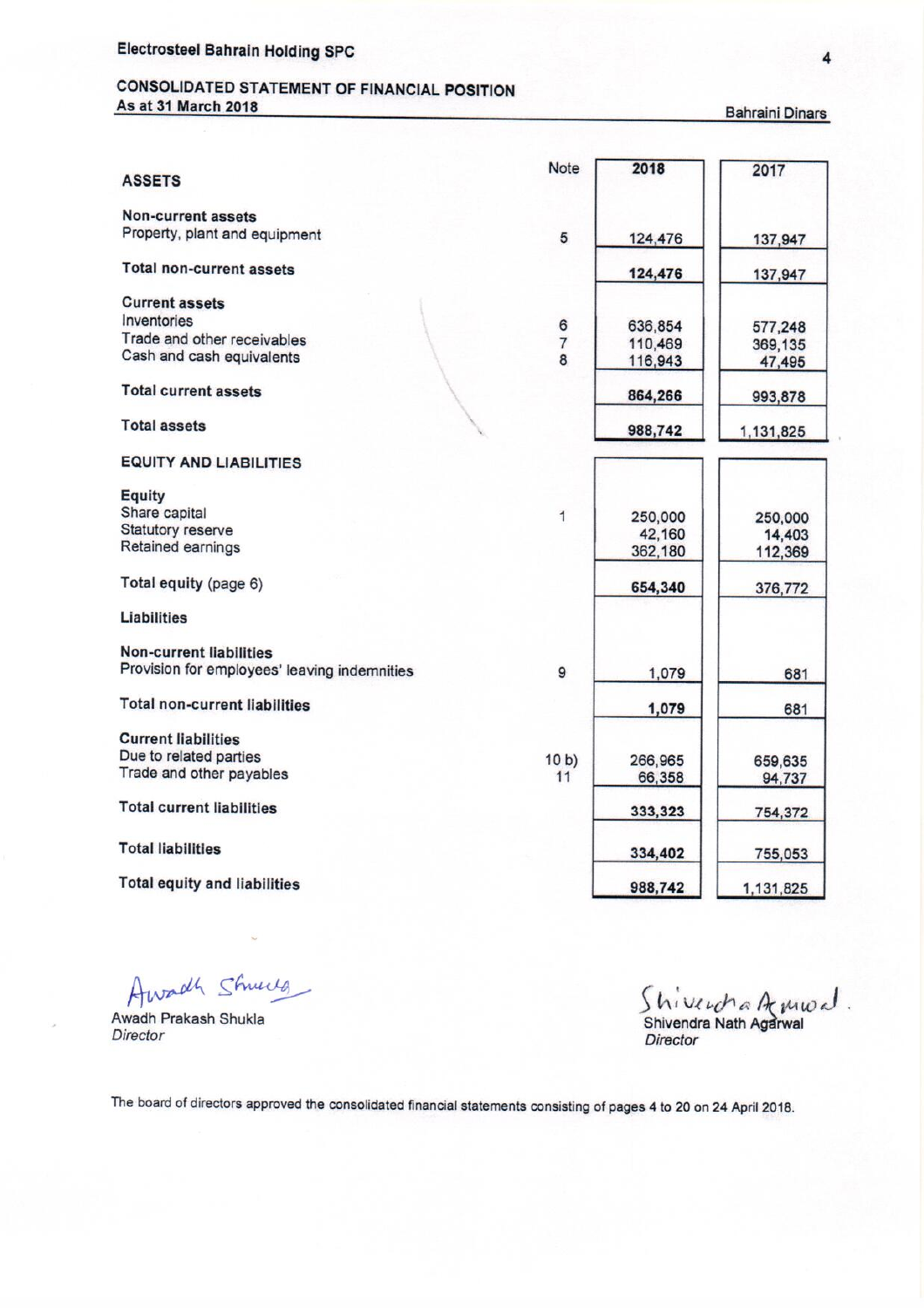$\cdots$ 

| CONSOLIDATED STATEMENT OF PROFIT OR LOSS AND OTHER COMPREHENSIVE INCOME |                 |
|-------------------------------------------------------------------------|-----------------|
| For the year ended 31 March 2018                                        | Bahraini Dinars |

|                                         | Note | 2018          | 2017          |
|-----------------------------------------|------|---------------|---------------|
| <b>REVENUE</b>                          | 12   | 2,990,593     | 2,231,283     |
| Cost of sales                           | 13   | (2, 359, 570) | (1, 767, 078) |
| <b>Gross profit</b>                     |      | 631,023       | 464,205       |
| General and administrative expenses     | 14   | (89, 291)     | (83, 140)     |
| Staff costs                             | 15   | (59, 742)     | (57, 783)     |
| <b>Bank charges</b>                     | 16   | (178, 271)    | (144, 026)    |
| Selling and distribution expenses       |      | (12, 171)     | (21, 616)     |
| Depreciation                            | 5    | (14, 963)     | (14, 841)     |
| Other income                            |      | 983           | 1,230         |
| Profit for the year                     |      | 277,568       | 144,029       |
| Other comprehensive income              |      |               |               |
| Total comprehensive income for the year |      | 277,568       | 144,029       |

Awarlh Shures

Awadh Prakash Shukla Director

Shivardon Amural.<br>Shivendra Nath Agarwal

Director

The board of directors approved the consolidated financial statements consisting of pages 4 to 20 on 24 April 2018.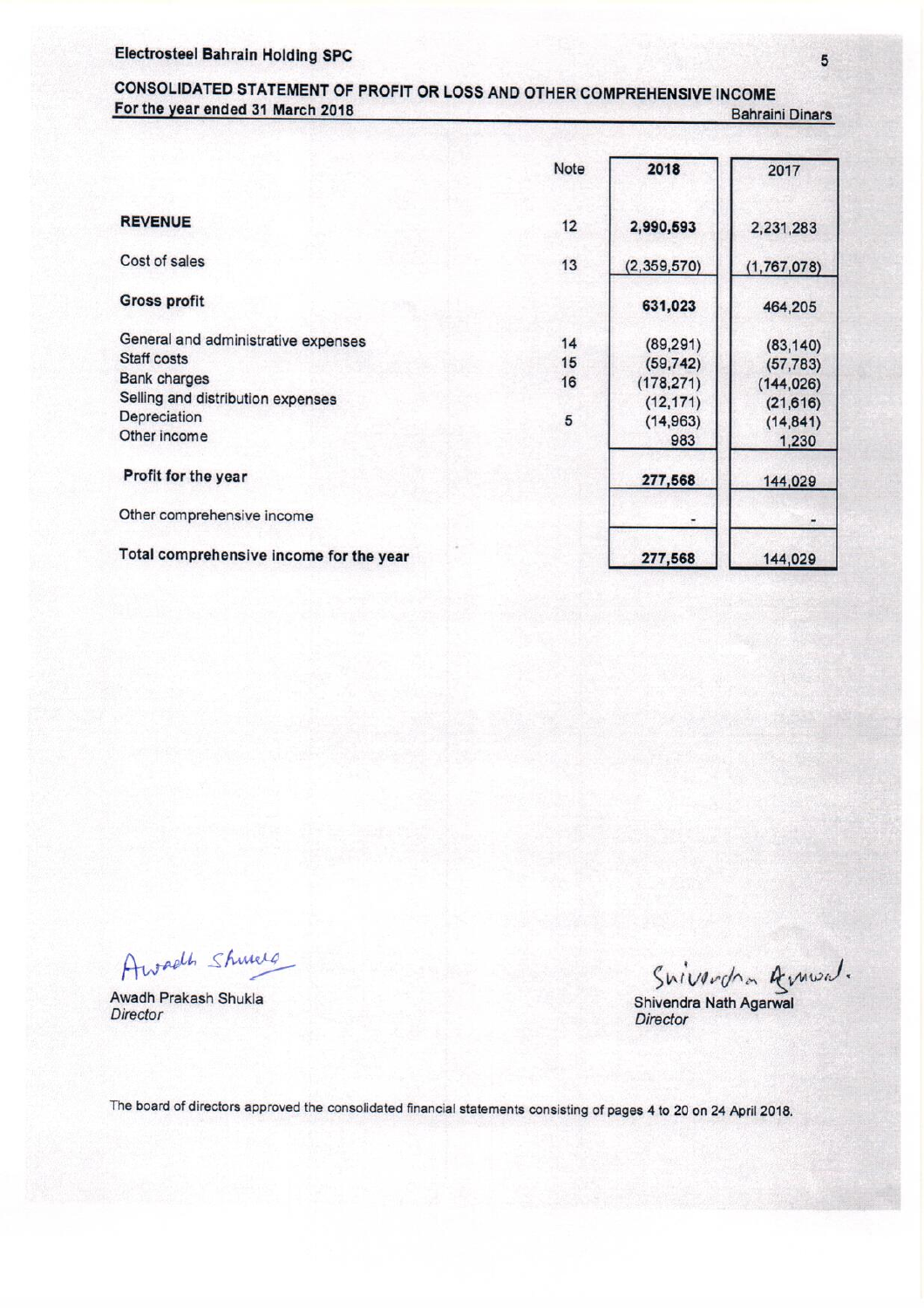# **CONSOLIDATED STATEMENT OF CHANGES IN EQUITY For the year ended 31 March 2018** Bahraini Dinars

| 2018                                                  | <b>Share</b><br>capital | <b>Statutory</b><br>reserve | <b>Retained</b><br>earnings | Total   |
|-------------------------------------------------------|-------------------------|-----------------------------|-----------------------------|---------|
| At 1 April 2017<br>Total comprehensive income for the | 250,000                 | 14,403                      | 112,369                     | 376,772 |
| year (page 5)                                         | -                       |                             | 277,568                     | 277,568 |
| Transfer to statutory reserve                         |                         | 27,757                      | (27, 757)                   |         |
| At 31 March 2018                                      | 250,000                 | 42.160                      | 362,180                     | 654,340 |

| 2017                                                  | Share<br>capital | Statutory<br>reserve | (Accumulated<br>losses) /<br>retained<br>earnings | Total   |
|-------------------------------------------------------|------------------|----------------------|---------------------------------------------------|---------|
| At 1 April 2016<br>Total comprehensive income for the | 250,000          |                      | (17, 257)                                         | 232,743 |
| year (page 5)                                         | -                |                      | 144,029                                           | 144,029 |
| Transfer to statutory reserve                         | -                | 14,403               | (14, 403)                                         |         |
|                                                       |                  |                      |                                                   |         |
| At 31 March 2017                                      | 250,000          | 14,403               | 112,369                                           | 376,772 |

The consolidated financial statements consist of pages 4 to 20.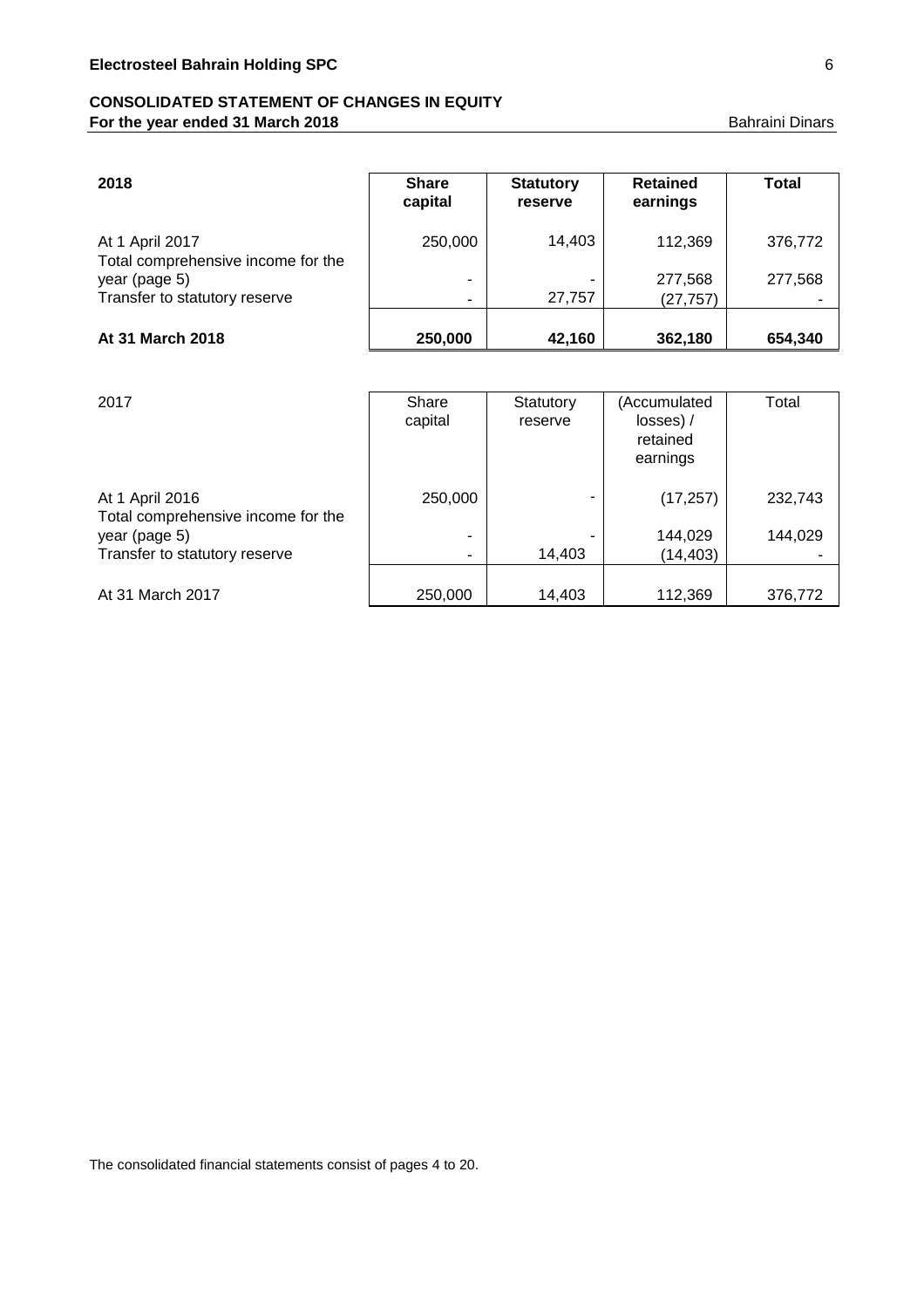# **CONSOLIDATED STATEMENT OF CASH FLOWS For the year ended 31 March 2018** Bahraini Dinars

|                                                                                                      | <b>Note</b> | 2018                                          | 2017                                              |
|------------------------------------------------------------------------------------------------------|-------------|-----------------------------------------------|---------------------------------------------------|
| <b>OPERATING ACTIVITIES</b>                                                                          |             |                                               |                                                   |
| Receipts from customers<br>Payments to suppliers<br>Payments for operating expenses<br>Others income |             | 3,234,332<br>(2,825,106)<br>(178, 489)<br>757 | 2,275,350<br>(1, 957, 143)<br>(187, 546)<br>1,230 |
| Net cash generated from operating activities                                                         |             | 73,223                                        | 131,891                                           |
| <b>INVESTING ACTIVITIES</b>                                                                          |             |                                               |                                                   |
| Payment for acquisition of property, plant and equipment                                             | 5           | (3,775)                                       | (3,714)                                           |
| Net cash used in investing activities                                                                |             | (3, 775)                                      | (3,714)                                           |
| <b>FINANCING ACTIVITIES</b>                                                                          |             |                                               |                                                   |
| Loan repayments to a related party                                                                   |             |                                               | (109, 573)                                        |
| Net cash used in financing activities                                                                |             |                                               | (109, 573)                                        |
| Net increase in cash and cash equivalents during the year                                            |             | 69,448                                        | 18,604                                            |
| Cash and cash equivalents at 1 April                                                                 |             | 47,495                                        | 28,891                                            |
| Cash and cash equivalents at 31 March                                                                | 8           | 116,943                                       | 47,495                                            |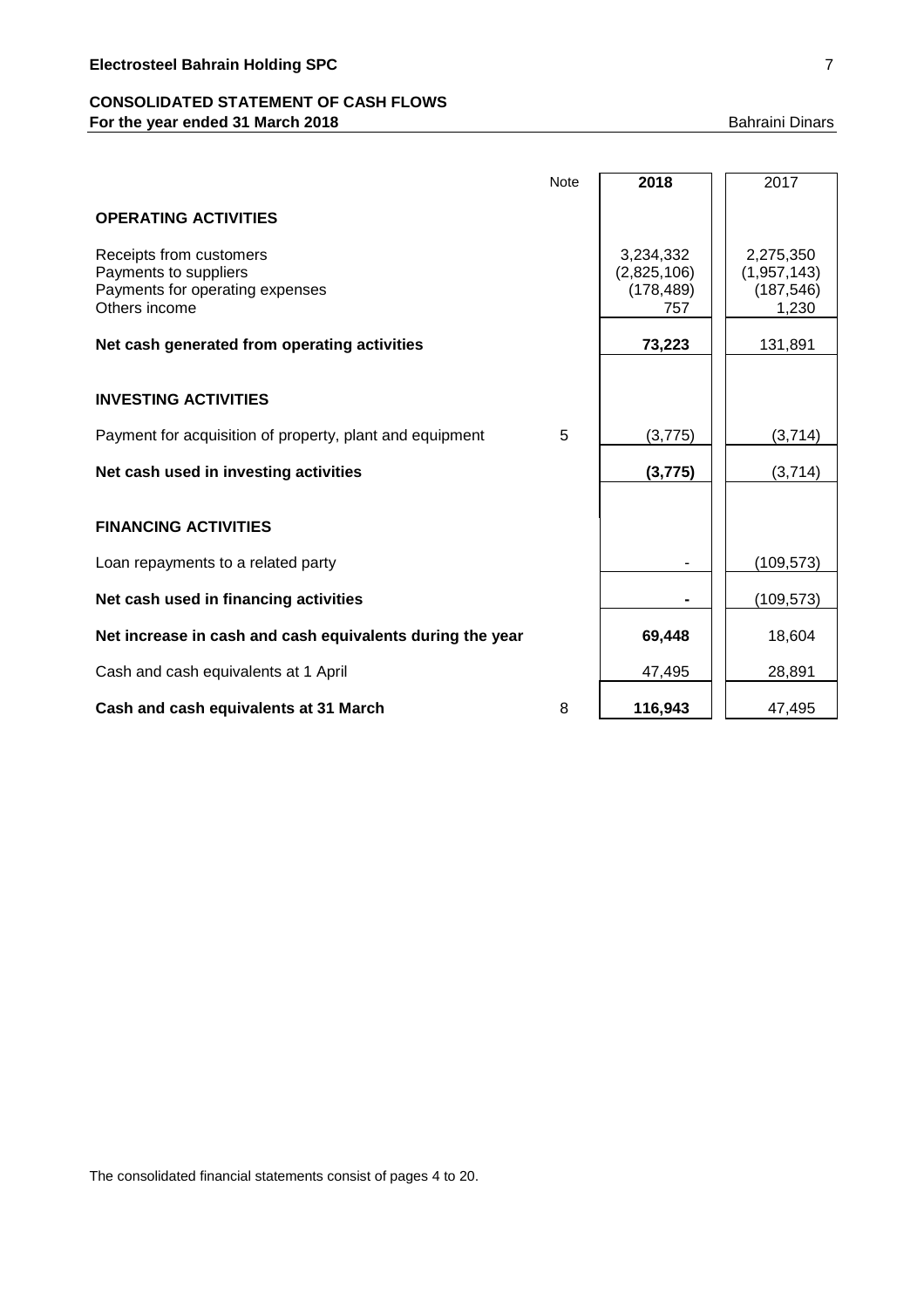#### **1 STATUS AND OPERATIONS**

Electrosteel Bahrain Holding SPC (the "Company") is a single person Company registered with the Ministry of Industry, Commerce and Tourism in the Kingdom of Bahrain under commercial registration number 92991-1 on 17 March 2015.

The consolidated financial statements of the Group as at and for the year ended 31 March 2018 comprise the Company and its subsidiary (together referred to as the 'Group' and individually as a 'Company').

The Company's authorised, issued a fully paid up share capital of BD 250,000 comprising of 2,500 shares of BD 100 each and is held by Electrosteel Casting Limited, India.

The Company is engaged in activities of holding companies.

#### **Subsidiary company**

#### *Electrosteel Bahrain Trading WLL*

Electrosteel Bahrain Trading WLL is a limited liability Company registered with the Ministry of Industry, Commerce and Tourism in the Kingdom of Bahrain under commercial registration number 95221-1 on 12 October 2015. The Company is engaged in import, export and sales of ductile iron pipes, fittings and accessories for water transmission.

The financial statements of Electrosteel Bahrain Holding SPC and Electrosteel Bahrain Trading WLL as at the reporting date are consolidated as per IFRS 10. Under IFRS 10, an entity must consolidate an entity, where in substance it controls the entity. Electrosteel Bahrain Trading WLL became the subsidiary of the Company by way of an agreement dated 1 May 2015.

#### **2 BASIS OF PREPARATION**

#### **a) Statement of compliance**

The consolidated financial statements have been prepared in accordance with International Financial Reporting Standards (IFRS) and in compliance with the Bahrain Commercial Companies Law 2001.

#### **b) Basis of measurement**

The consolidated financial statements have been drawn up from the accounting records of the Group maintained under the historical cost convention.

#### **c) Functional and presentation currency**

Items included in the consolidated financial statements of the Group are measured using the currency of the primary economic environment in which the entity operates (the "functional currency"). The consolidated financial statements are presented in Bahraini Dinars ("BD"), which is the Group's functional and presentation currency. All financial information presented in the consolidated financial statements has been rounded-off to the nearest Bahraini Dinars.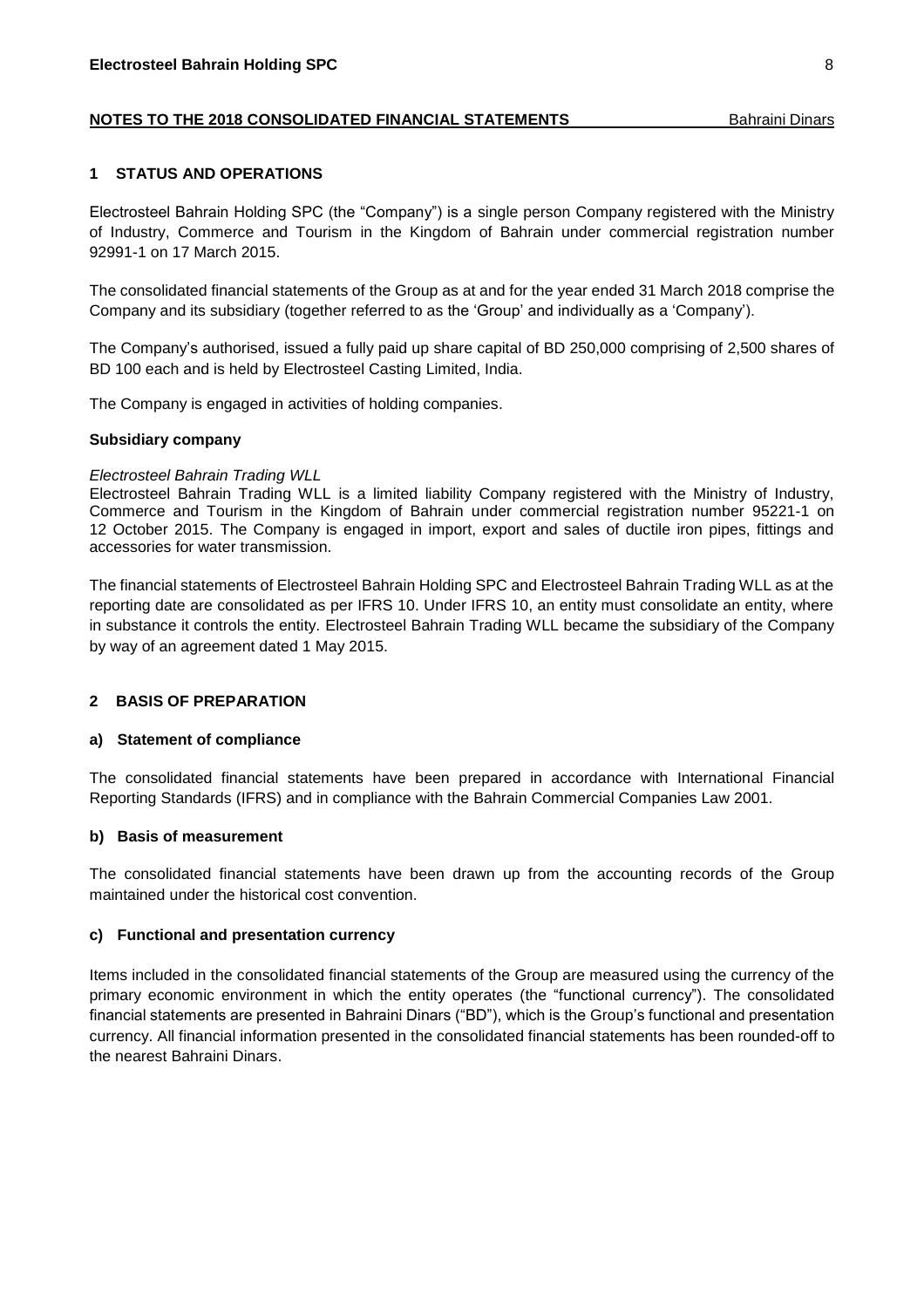*2 BASIS OF PREPARATION (continued)*

#### **d) Principles of consolidation**

#### *(i) Subsidiary*

The consolidated financial statements include subsidiaries that are controlled by the Group. Control is presumed to exist where more than one half of the subsidiary's voting power is controlled by the Group, or the Group is able to govern the financial and operating policies of subsidiary, or control the removal or appointment of a majority of a subsidiary's board of directors. The financial statements of the subsidiary are included in the consolidated financial statements from the date that control commences until the date that control ceases.

#### *(ii) Transactions eliminated on consolidation*

Intra-Group balances and transactions, and any recognised gains and losses arising from intra-Group transactions, are eliminated in preparing the consolidated financial statements. Unrealised gains arising from transactions with subsidiary are eliminated against the investment in subsidiary. Unrealised losses are eliminated in the same way as recognised gains, but only to the extent that there is no evidence of impairment.

#### **e) Use of estimates and judgements**

The preparation of consolidated financial statements in conformity with IFRS's require management to make judgements, estimates and assumptions that affect the application of accounting policies and the reported amounts of assets, liabilities, income and expenses. Actual results may differ from these estimates.

Estimates and underlying assumptions are reviewed on an ongoing basis. Revisions to accounting estimates are recognised in the period in which the estimates are revised and in any future periods affected.

Information about significant areas of estimation, uncertainty and critical judgements in applying accounting policies that have the most significant effect on the amounts recognised in the consolidated financial statements are described in note 4.

#### **f) New standards, amendments and interpretations effective from 1 January 2017**

The new / revised standards, amendments and interpretations, which became effective on or after 1 January 2017, do not have any material impact on the Group's consolidated financial statements.

#### **g) New Standards, amendments and interpretations issued but not yet effective**

A number of new standards, amendments to standards and interpretations are effective for annual periods beginning on or after 1 January 2018, and have not been applied in preparing these consolidated financial statements. Those, which are relevant to the Group, are set out below. The Group does not plan to early adopt these standards.

#### *(i) IFRS 15 - Revenue from Contracts with Customers*

IFRS 15 establishes a comprehensive framework for determining whether, how much and when revenue is recognised. It replaces existing revenue recognition guidance, including IAS 18 Revenue, IAS 11 Construction Contracts and IFRIC 13 Customer Loyalty Programmes.

IFRS 15 is effective for annual reporting periods beginning on or after 1 January 2018, with early adoption permitted.

The Group does not expect to have a significant impact on its consolidated financial statement.

#### *(ii) IFRS 9 - Financial Instruments*

In July 2014, the International Accounting Standards Board issued the final version of IFRS 9 Financial Instruments.

IFRS 9 is effective for annual periods beginning on or after 1 January 2018, with early adoption permitted. The Group currently plans to apply IFRS 9 initially on 1 January 2018.

The Group does not expect to have a significant impact on its consolidated financial statement.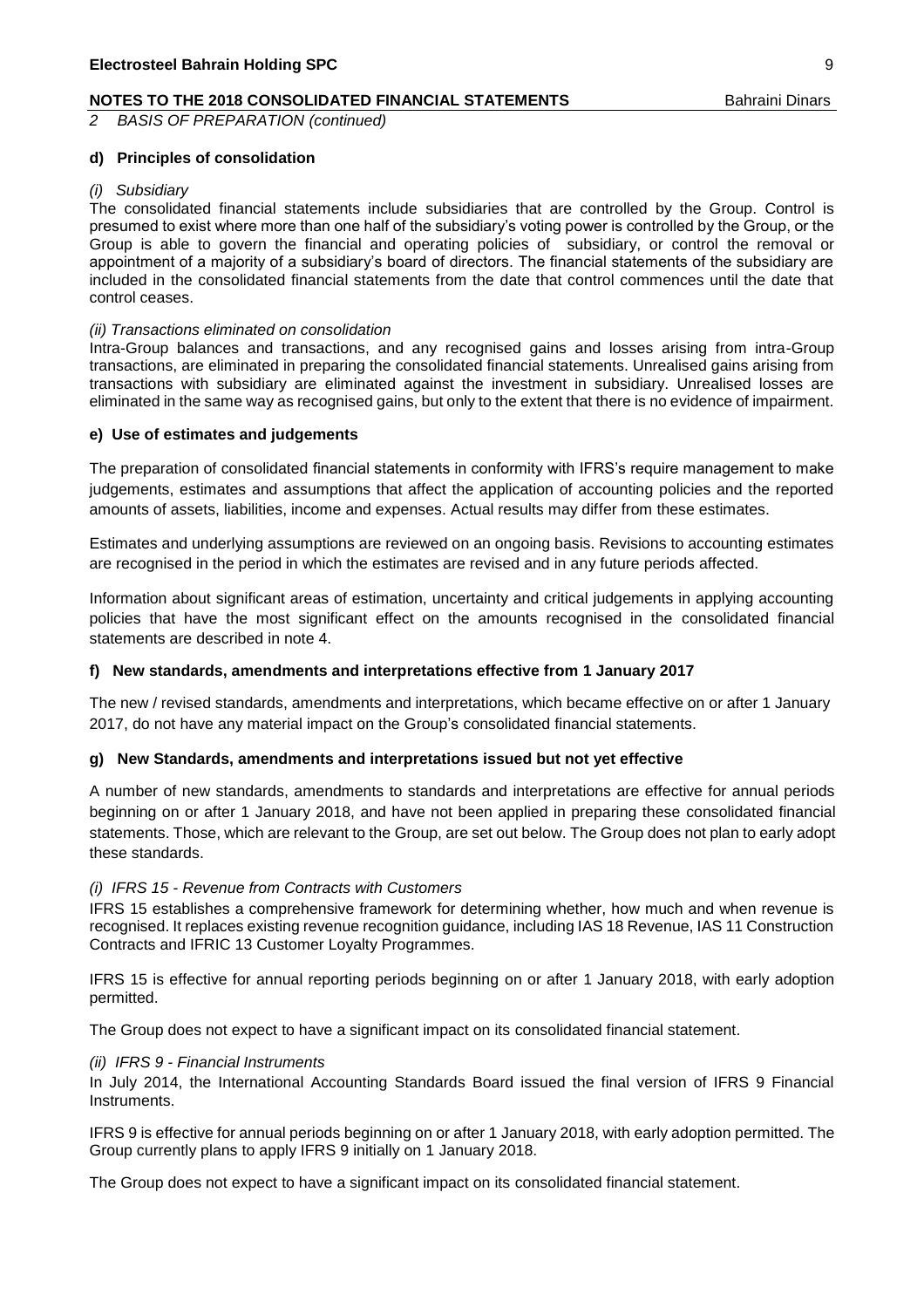*2 BASIS OF PREPARATION (continued)*

#### *(iii) IFRS 16 - Leases*

IFRS 16 introduces a single, on-balance lease sheet accounting model for lessees. A lessee recognises a right-of-use asset representing its right to use the underlying asset and a lease liability representing its obligation to make lease payments. There are optional exemptions for short-term leases and leases of low value items. Lessor accounting remains similar to the current standard- i.e. lessors continue to classify leases as finance or operating leases.

IFRS 16 replaces existing leases guidance including IAS 17 Leases, IFRIC 4 Determining whether an Arrangement contains a Lease, SIC-15 Operating Leases-Incentives and SIC-27 Evaluating the Substance of Transactions Involving the Legal Form of a Lease.

The standard is effective for annual periods beginning on or after 1 April 2019. Early adoption is permitted for entities that apply IFRS 15 Revenue from Contracts with Customers at or before the date of initial application of IFRS 16.

The Group does not expect to have a significant impact on its consolidated financial statements*.*

#### **3 SIGNIFICANT ACCOUNTING POLICIES**

The accounting policies set out below have been applied consistently to all periods presented in these consolidated financial statements, and have been applied consistently by the Group.

#### **a) Property, plant and equipment**

#### *(i) Recognition and measurement*

Items of property, plant and equipment are stated at cost less accumulated depreciation and impairment losses, if any. The cost of the assets includes the cost of bringing the asset to its present location and condition and the consideration paid for acquiring the assets.

An asset's carrying amount is written down immediately to its recoverable amount if the assets carrying amount is greater than its estimated recoverable amount. When parts of an item of property, plant and equipment have different useful lives, they are accounted for as separate items (major components) of property, plant and equipment.

When an asset is sold or otherwise retired, the cost and related accumulated depreciation are removed from the accounts and any resultant gain or loss of an item of property, plant and equipment are determined by comparing the proceeds from disposal with the carrying amount of property, plant and equipment and are recognised net within "other income" in the consolidated statement of profit or loss and other comprehensive income.

#### *(ii) Subsequent measurement*

Expenditure incurred to replace a component of an item of property, plant and equipment that is accounted for separately, is capitalised. Other subsequent expenditure is capitalised only when it increases the future economic benefits embodied in the item of property, plant and equipment. All other expenditure is expensed in the consolidated statement of profit or loss and other comprehensive income as incurred.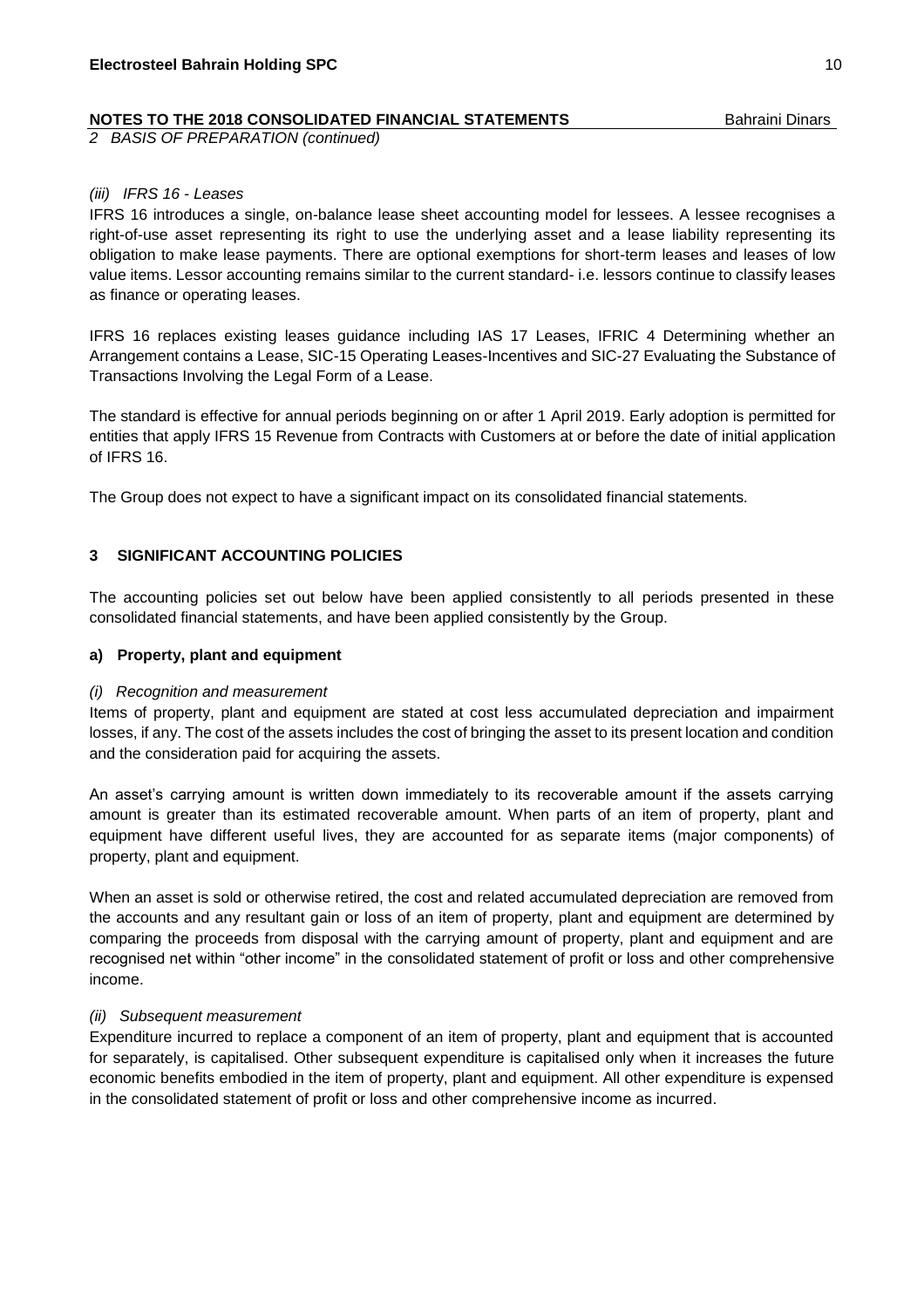*3 SIGNIFICANT ACCOUNTING POLICIES (continued)*

#### *(iii) Depreciation*

Depreciation is provided on cost or revalued amounts by the straight-line method at annual rates which are intended to write off the cost or revalued amounts of the assets over their estimated useful lives:

| <b>Asset categories</b>                       | <b>Estimated useful</b><br>life in years |
|-----------------------------------------------|------------------------------------------|
|                                               | 15                                       |
| Leasehold improvements<br>Plant and machinery | $3 - 7$                                  |
| Motor vechiles                                | 5                                        |
| Computer                                      | 5                                        |
| <b>Electrical equipment</b>                   |                                          |
| Furniture, fittings and tools                 | 3 - 10                                   |

The residual values and estimated useful lives are reviewed, and adjusted if appropriate, at each reporting date.

#### **b) Inventories**

Inventories are carried at the lower of cost and net realisable value after making due allowance for any obsolete or slow moving items. Net realisable value is the estimated selling price in the ordinary course of business, less estimated selling expenses. The cost of inventories is determined on weighted average cost and includes expenditure incurred in acquiring the inventories and bringing them to their existing location and condition.

#### **c) Non-derivative financial instruments**

The Group deals only in non-derivative financial instruments. Non-derivative financial instruments comprise trade and other receivables, cash and cash equivalents, due to related parties and trade and other payables.

#### *(i) Receivables*

Receivables are initially recorded at invoiced amounts, which represent the fair value of goods sold / services rendered. Subsequent to initial recognition, trade and other receivables are stated at cost, less impairment allowance if any.

#### *(ii) Cash and cash equivalents*

Cash and cash equivalents comprise cash in hand and balances with banks.

#### *(iii) Payables*

Liabilities are recognised, on an accrual basis, for the amounts to be paid in the future for goods or services received, whether billed by the supplier or not.

#### *(iv) Other non-derivative financial instruments*

Other non-derivative financial instruments are measured at cost.

#### **d) Foreign currency transactions and balances**

Transactions in foreign currencies are translated to Bahraini Dinars at the foreign exchange rates ruling at the dates of the transactions. Monetary assets and liabilities denominated in foreign currencies at the financial statement date are translated into Bahraini Dinars at the foreign exchange rate ruling at that date. All foreign exchange differences arising on conversion and translation are recognized in the consolidated statement of profit or loss and other comprehensive income.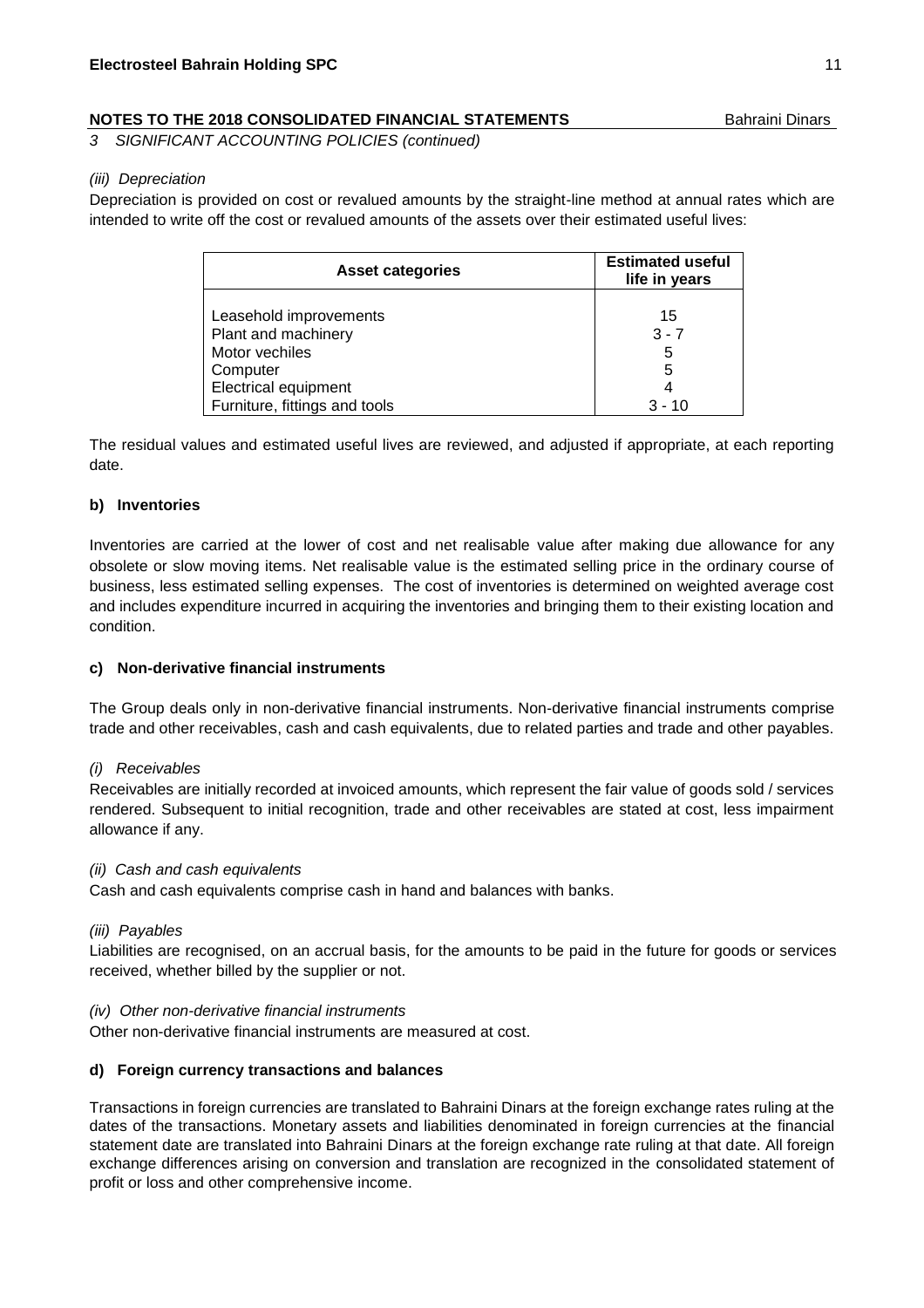*3 SIGNIFICANT ACCOUNTING POLICIES (continued)*

#### **e) Impairment**

#### *(i) Financial assets*

Each financial asset is assessed at each reporting date to determine whether there is any objective evidence that it is impaired. A financial asset is considered to be impaired if objective evidence indicates that one or more events have had a negative effect on the estimated future cash flow of that asset. If any such evidence exists, the asset's recoverable amount is estimated and impairment loss is recognised whenever the carrying amount of an asset exceeds its estimated recoverable amount. All impairment losses are recognised in the consolidated statement of profit or loss and other comprehensive income.

#### *(ii) Non-financial assets*

The carrying amounts of the Group's non-financial assets are reviewed at each reporting date to determine whether there is any indication of impairment. If any such indication exists, the asset's recoverable amount is estimated. An impairment loss is recognised whenever the carrying amount of an asset exceeds its estimated recoverable amount. All impairment losses are recognised in the consolidated statement of profit or loss and other comprehensive income.

#### **f) Employee benefits**

Short-term employee benefits are recognised in the consolidated statement of profit or loss and other comprehensive income on an accrual basis.

Pensions and other social benefits for *Bahraini employees* are covered by the Social Insurance Organisation's scheme to which employees and employers contribute monthly on a fixed-percentage-of-salaries basis. The Group's contribution to this scheme, which represents a defined contribution scheme under International Accounting Standard 19 – Employee Benefits, is expensed as incurred.

*Expatriate employees* are entitled to leaving indemnities payable under the Bahrain Labour Law for the Private Sector - Law no. (36) of 2012, based on length of service and final remuneration. Provision for this unfunded commitment which represents a defined benefit plan under International Accounting Standard 19 – Employee Benefits, has been made by calculating the notional liability had all employees left at the reporting date.

#### **g) Provisions**

A provision is recognised in the consolidated statement of financial position when the Group has a legal or constructive obligation as a result of a past event, and it is probable that an outflow of economic benefits will be required to settle the obligation.

#### **h) Revenue**

Revenue is measured at the fair value of the consideration received or receivable, net of returns, trade discounts and volume rebates. Revenue would be recognised when the significant risks and rewards of ownership have been transferred to the buyer, recovery of the consideration is probable, the associated costs and possible return of goods can be estimated reliably, there is no continuing management involvement with the goods, and the amount of revenue can be measured reliably.

#### **i) Operating lease**

An operating lease is a lease other than a finance lease. Operating leases is recognised on a straight line basis over the lease term.

#### **j) Statutory reserve**

The Bahrain Commercial Companies Law 2001 requires 10% of the profit for the year to be transferred to a statutory reserve, which is not normally distributable except in the circumstances stipulated in the Bahrain Commercial Companies Law. Such transfers may cease once the reserve reaches 50% of share capital.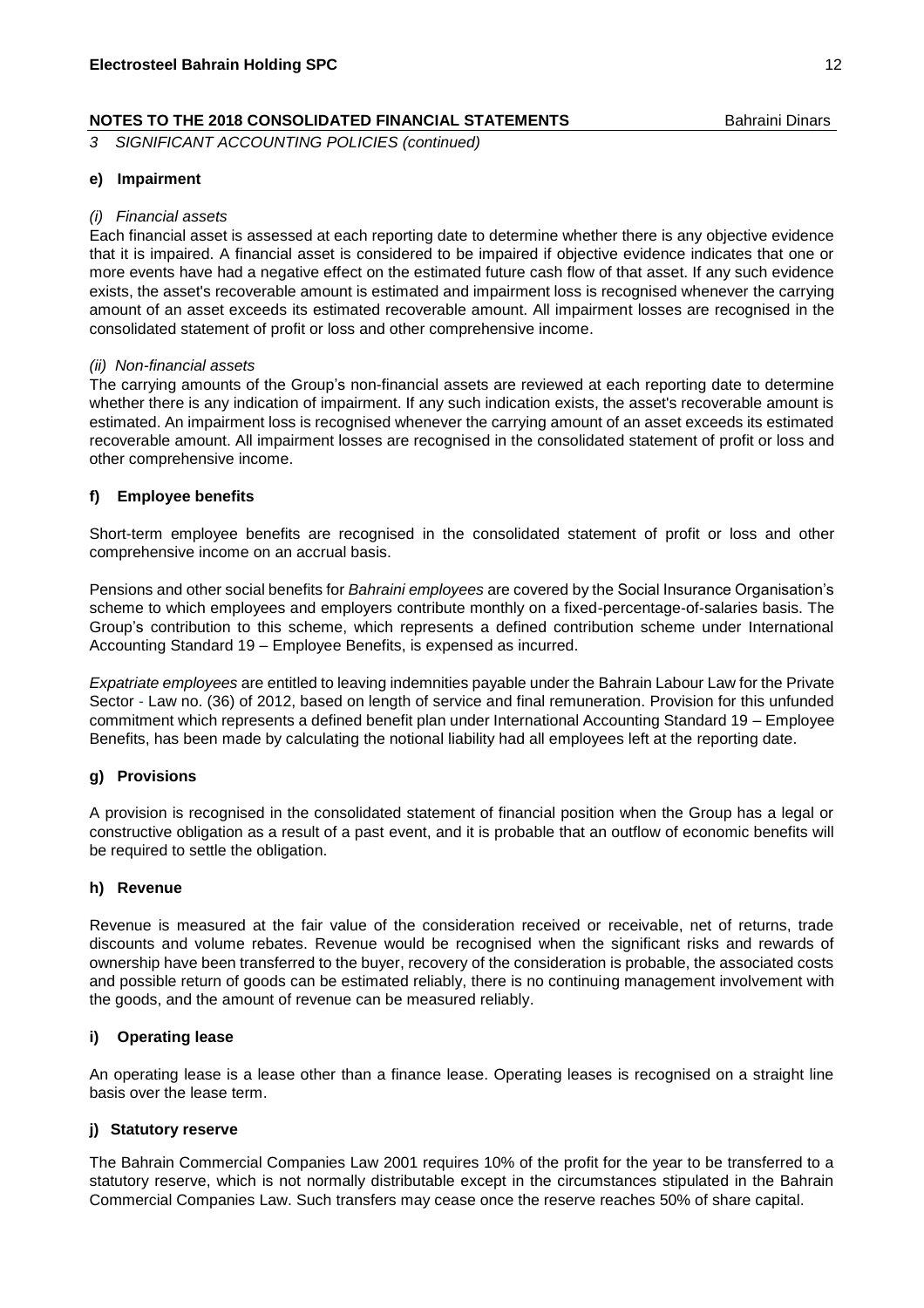#### **4 CRITICAL ACCOUNTING ESTIMATES AND JUDGEMENT IN APPLYING ACCOUNTING POLICIES**

The areas involving higher degree of judgement or complexity or areas where assumptions and estimates are significant to the consolidated financial statements includes:

#### **a) Impairment of receivables**

The Group reviews the carrying amounts of the receivables at each reporting date to determine whether the receivables have been impaired. The Group identifies the receivables, which have been impaired based on among other factors, the age of the receivables, the receivables recoverable amount is estimated based on past experience and estimated cash flows.

#### **b) Write down of inventories to net realisable value**

The Group reviews the carrying amounts of inventories at each reporting date to determine whether the inventories need to be written down to net realisable value. The Group identifies the inventories which have to be written down based on the evaluation of age of the inventory and their estimate of their future consumption. If inventories are assessed for write down, they are charged to the consolidated profit or loss and other comprehensive income.

#### **c) Useful life and residual value of property, plant and equipment**

The Group reviews the useful life and residual value of the property, plant and equipment at each reporting date to determine whether an adjustment to the useful life and residual value is required. The useful life and residual value is estimated based on the similar assets of the industry, and future economic benefit expectations of the management.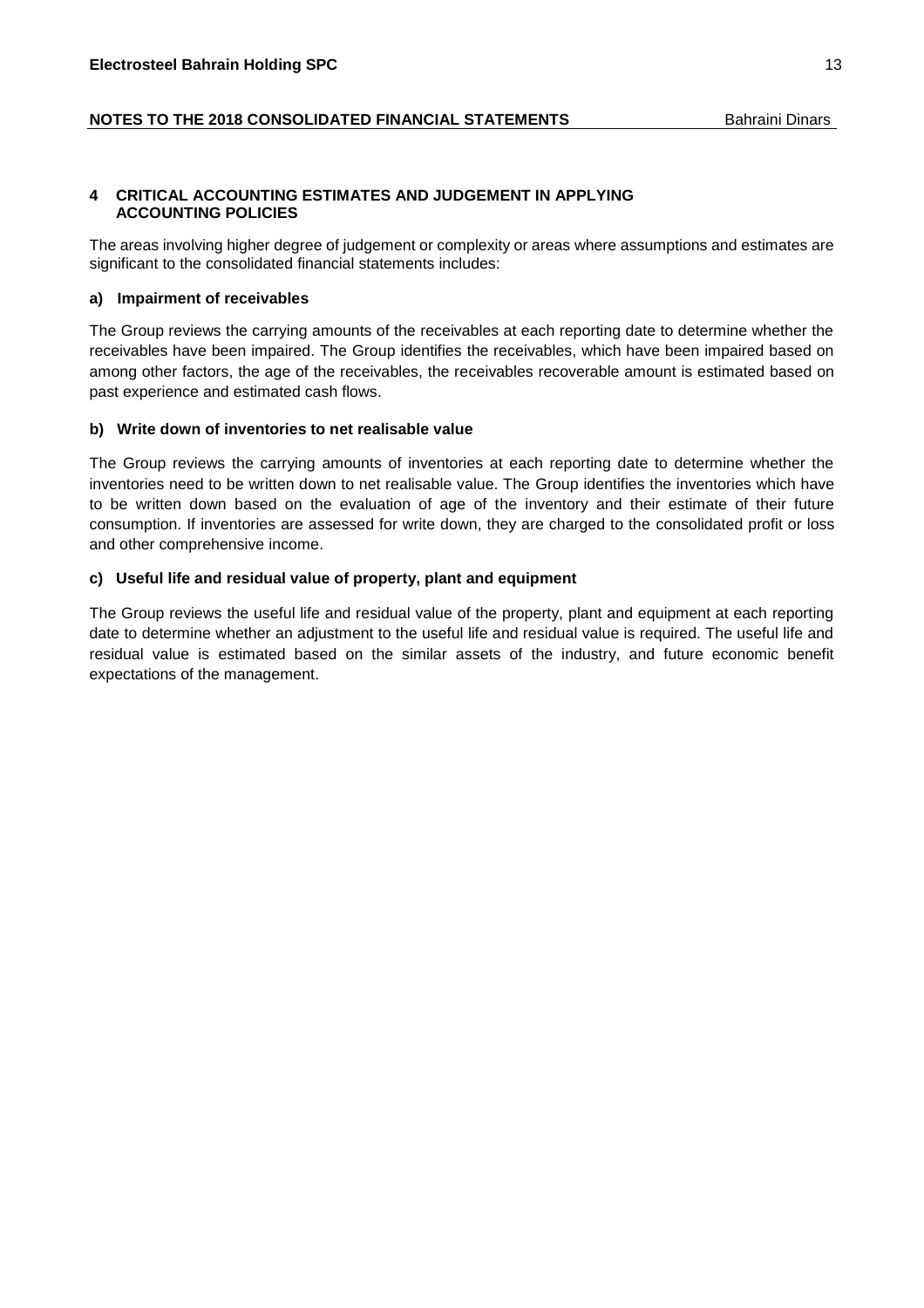# **5 PROPERTY, PLANT AND EQUIPMENT**

|                                       | Leasehold    | <b>Plant and</b> | Computer | <b>Motor</b> | <b>Electrical</b> | Furniture,   | 2018         | 2017    |
|---------------------------------------|--------------|------------------|----------|--------------|-------------------|--------------|--------------|---------|
|                                       | improvements | machinery        |          | vehicle      | equipment         | fittings and | <b>Total</b> | Total   |
| Cost                                  |              |                  |          |              |                   | tools        |              |         |
|                                       |              |                  |          |              |                   |              |              |         |
| At 1 April                            | 109,400      | 27,902           | 11,496   |              | 1,673             | 4,643        | 155,114      | 151,400 |
| Additions during the year             |              |                  |          | 2,750        | 273               | 752          | 3,775        | 3,714   |
| Write off                             | (2,509)      | $\sim$           | ۰.       |              | ۰                 |              | (2,509)      |         |
|                                       |              |                  |          |              |                   |              |              |         |
| At 31 March                           | 106,891      | 27,902           | 11,496   | 2,750        | 1,946             | 5,395        | 156,380      | 155,114 |
|                                       |              |                  |          |              |                   |              |              |         |
| <b>Depreciation</b>                   |              |                  |          |              |                   |              |              |         |
| At 1 April                            | 8,107        | 4,926            | 2,935    |              | 490               | 709          | 17,167       | 2,326   |
| Charge for the year                   | 7,121        | 4,147            | 2,380    | 46           | 429               | 840          | 14,963       | 14,841  |
| Write off                             | (226)        |                  |          |              | ۰                 |              | (226)        |         |
|                                       |              |                  |          |              |                   |              |              |         |
| At 31 March                           | 15,002       | 9,073            | 5,315    | 46           | 919               | 1,549        | 31,904       | 17,167  |
|                                       |              |                  |          |              |                   |              |              |         |
| Net book value at the end of the year | 91,889       | 18,829           | 6,181    | 2,704        | 1,027             | 3,846        | 124,476      | 137,947 |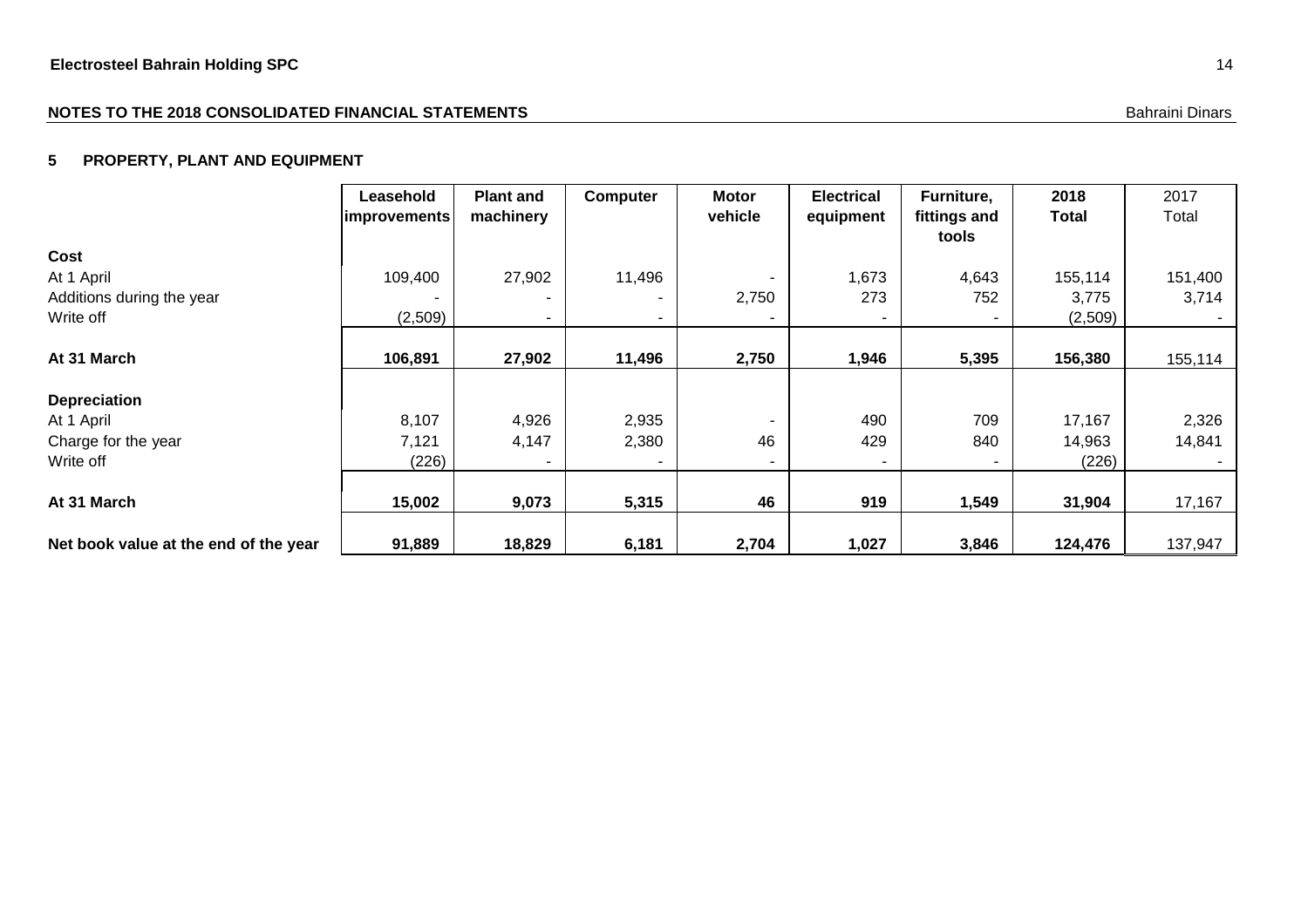| Pipes<br>Goods in transit<br>Fittings and accessories<br>Packing material    | 412,462<br>143,362<br>79,250<br>1,780 | 237,821<br>282,363<br>56,257<br>807 |
|------------------------------------------------------------------------------|---------------------------------------|-------------------------------------|
|                                                                              | 636,854                               | 577,248                             |
|                                                                              |                                       |                                     |
| <b>TRADE AND OTHER RECEIVABLES</b><br>7                                      | 2018                                  | 2017                                |
| Trade receivables<br>Prepayments<br><b>Others</b>                            | 103,652<br>6,517<br>300               | 367,885<br>950<br>300               |
|                                                                              | 110,469                               | 369,135                             |
|                                                                              |                                       |                                     |
| <b>CASH AND CASH EQUIVALENTS</b><br>8                                        | 2018                                  | 2017                                |
| Cash on hand<br><b>Bank balances</b>                                         | 1,539<br>115,404                      | 789<br>46,706                       |
| Cash and cash equivalents as per the consolidated statement<br>of cash flows | 116,943                               | 47,495                              |
|                                                                              |                                       |                                     |
| <b>PROVISION FOR EMPLOYEES' LEAVING INDEMNITIES</b><br>9                     | 2018                                  | 2017                                |

**6 INVENTORIES 2018** 2017

| At 1 April                                            | 681          | 143 |
|-------------------------------------------------------|--------------|-----|
| Charge for the year (note 15)<br>Paid during the year | 526<br>(128) | 538 |
| At 31 March                                           | 1.079        | 681 |

# **10 RELATED PARTIES**

The Group enters into transaction with entities that within the definition of a related party as contained in International Accounting Standard 24. The management considers such transactions to be in the normal course of business at agreed terms. Related parties comprise the parent, ultimate parent company, companies under common ownership and shareholders.

| Significant transactions with related parties<br>a)                                                                                                                                                                                               | 2018                                    | 2017                                                        |
|---------------------------------------------------------------------------------------------------------------------------------------------------------------------------------------------------------------------------------------------------|-----------------------------------------|-------------------------------------------------------------|
| Purchases from related parties<br>Sales to related parties<br>Sponsorship fee<br>Expenses incurred by the Company on behalf of the related party<br>Loan repaid to related party<br>Expenses incurred by related parties on behalf of the Company | 2,223,897<br>177,914<br>11,400<br>3,220 | 1,411,814<br>84,609<br>11,400<br>5,037<br>109,573<br>59,373 |
|                                                                                                                                                                                                                                                   |                                         |                                                             |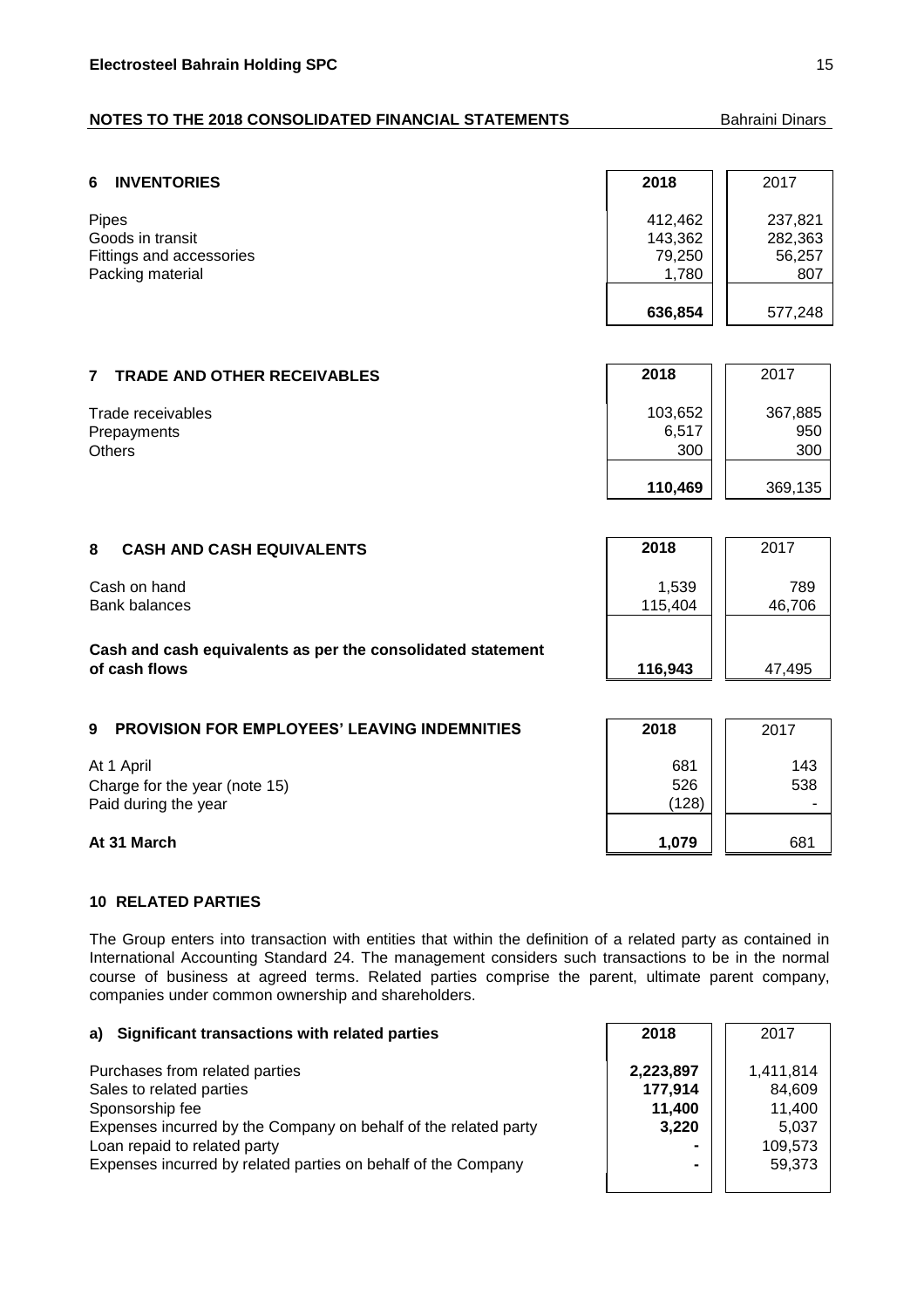*10 RELATED PARTIES (continued)*

| b) Due to related parties                                                    | <b>Relationship</b>                   | 2018         | 2017             |
|------------------------------------------------------------------------------|---------------------------------------|--------------|------------------|
| Electrosteel Castings Limited, India<br>Electrosteel Doha Trading LLC, Qatar | Parent company<br>Common shareholding | 266,965<br>٠ | 657,993<br>1.642 |
|                                                                              |                                       | 266.965      | 659,635          |

Related party balances are interest free and payable on demand.

#### **c) Transactions with key management personnel**

Key management personnel are those persons having authority and responsibility for planning, directing and controlling the activities of the Group. The key management personnel are the directors of the Company and the compensation paid to them during the year was **BD 19,440** (2017: BD 18,600).

| <b>11 TRADE AND OTHER PAYABLES</b>  | 2018   | 2017   |
|-------------------------------------|--------|--------|
| Trade payables                      | 39,824 | 52,541 |
| Advances received from customers    | 24,807 | 39,734 |
| Accrued expenses and other payables | 1.727  | 2,462  |
|                                     | 66.358 | 94.737 |

| <b>12 REVENUE</b>                        | 2018                 | 2017                 |
|------------------------------------------|----------------------|----------------------|
| <b>Pipes</b><br>Fittings and accessories | 2,398,272<br>592,321 | 1,968,009<br>263,274 |
|                                          | 2,990,593            | 2,231,283            |

| <b>13 COST OF SALES</b>  | 2018      | 2017      |
|--------------------------|-----------|-----------|
| <b>Pipes</b>             | 2,021,935 | 1,573,665 |
| Fittings and accessories | 337,635   | 192,598   |
| <b>Others</b>            | -         | 815       |

| <b>14 GENERAL AND ADMINISTRATIVE EXPENSES</b> | 2018   | 2017   |
|-----------------------------------------------|--------|--------|
| Rent                                          | 42,750 | 45,261 |
| Travelling expenses                           | 13,135 | 6,923  |
| Sponsorship fee (note 10 a)                   | 11,400 | 11,400 |
| Electricity and water charges                 | 5.044  | 5.322  |
| Legal and professional fees                   | 3,955  | 5,695  |
| Communication charges                         | 1.921  | 2,754  |
| Forklift expenses                             | 1.917  | 1,147  |
| Repairs and maintenance                       | 1,693  | 1,101  |
| <b>Others</b>                                 | 7,476  | 3,537  |
|                                               |        |        |
|                                               | 89.291 | 83.140 |

**2,359,570** | 1,767,078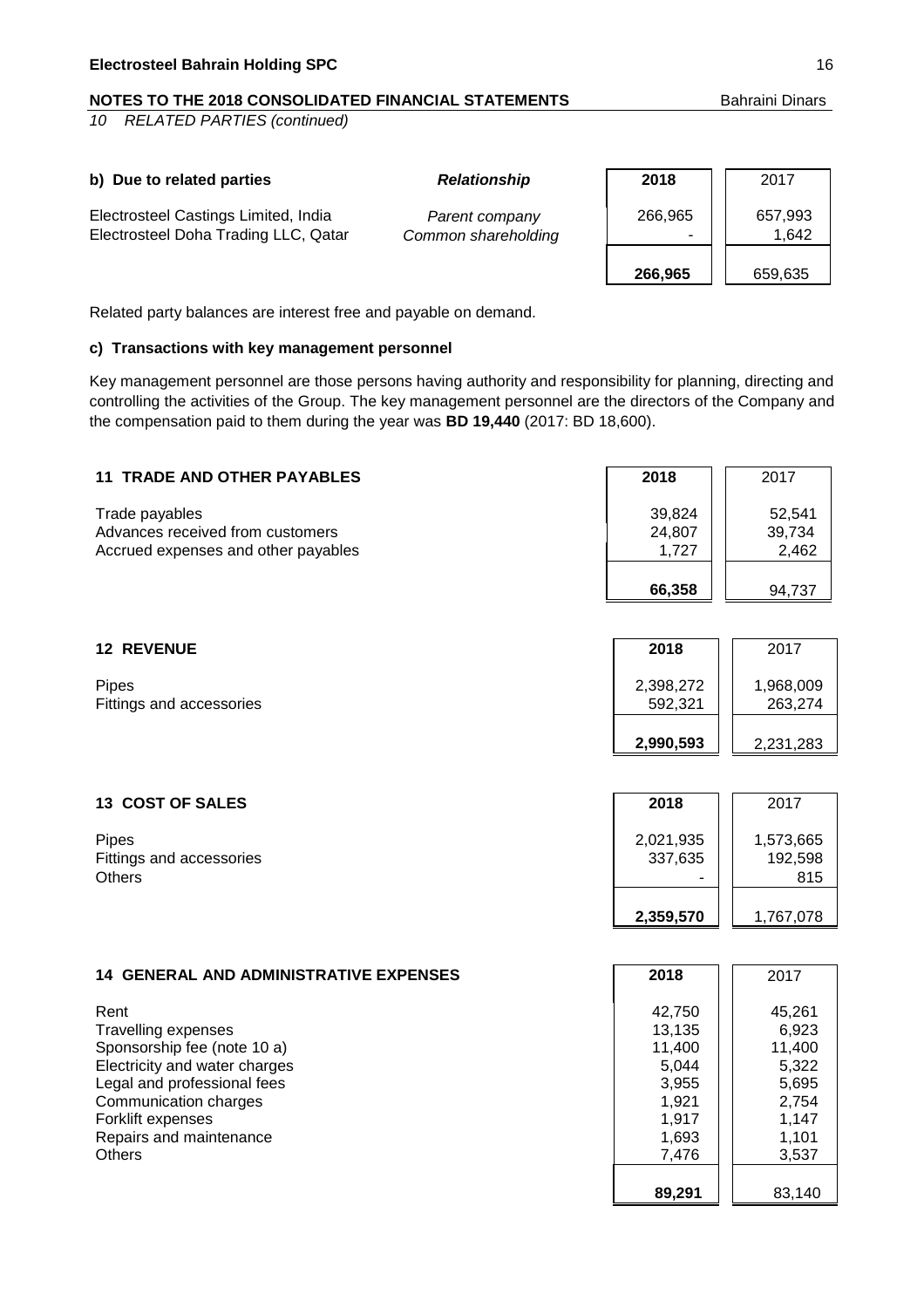# **15 STAFF COSTS 2018** 2017

| <b>15 STAFF COSTS</b>                                                                                                                                                  | 2018                                                      | 2017                                                            |
|------------------------------------------------------------------------------------------------------------------------------------------------------------------------|-----------------------------------------------------------|-----------------------------------------------------------------|
| Salaries and related costs<br>Labour wages<br>Accommodation<br>Transportation<br>Leave salary<br>Social insurance<br>End of service benefits (note 9)<br><b>Others</b> | 35,536<br>13,048<br>4,374<br>3,041<br>2,508<br>709<br>526 | 34,375<br>10,211<br>4,173<br>4,987<br>2,665<br>806<br>538<br>28 |
|                                                                                                                                                                        | 59,742                                                    | 57,783                                                          |
|                                                                                                                                                                        |                                                           |                                                                 |

| <b>SELLING AND DISTRIBUTION EXPENSES</b><br>16                                    | 2018                        | 2017                               |
|-----------------------------------------------------------------------------------|-----------------------------|------------------------------------|
| Transportation and border charges<br>Retainers fee<br>Packing materials<br>Others | 142.211<br>20,000<br>16.060 | 111,503<br>21,342<br>10,542<br>639 |
|                                                                                   | 178,271                     | 144,026                            |

| 17<br><b>OPERTAING LEASE COMMITMENTS</b>     | 2018    | 2017    |
|----------------------------------------------|---------|---------|
| Future minimum lease payments:               |         |         |
| Not later than one year                      | 42.750  | 42.750  |
| Later than one year                          | 614,888 | 657,638 |
| <b>Aggregate operating lease commitments</b> | 657,638 | 700,388 |

## **18 FINANCIAL INSTRUMENTS AND RISK MANAGEMENT**

The table below sets out the Group's classification of each class of financial assets and financial liabilities:

| 2018                                                | <b>Loans and</b><br>receivables | <b>Financial</b><br>liabilities at<br>amortised<br>cost | <b>Total carrying</b><br>amount |
|-----------------------------------------------------|---------------------------------|---------------------------------------------------------|---------------------------------|
| <b>Assets</b>                                       |                                 |                                                         |                                 |
| Trade and other receivables (excluding prepayments) | 103,952                         |                                                         | 103,952                         |
| Cash and cash equivalents                           | 116,943                         |                                                         | 116,943                         |
|                                                     | 220,895                         |                                                         | 220,895                         |
| <b>Liabilities</b>                                  |                                 |                                                         |                                 |
| Due to related parties                              |                                 | 266,965                                                 | 266,965                         |
| Trade and other payables (excluding advances)       | $\blacksquare$                  | 41,551                                                  | 41,551                          |
|                                                     |                                 |                                                         |                                 |
|                                                     |                                 | 308,516                                                 | 308,516                         |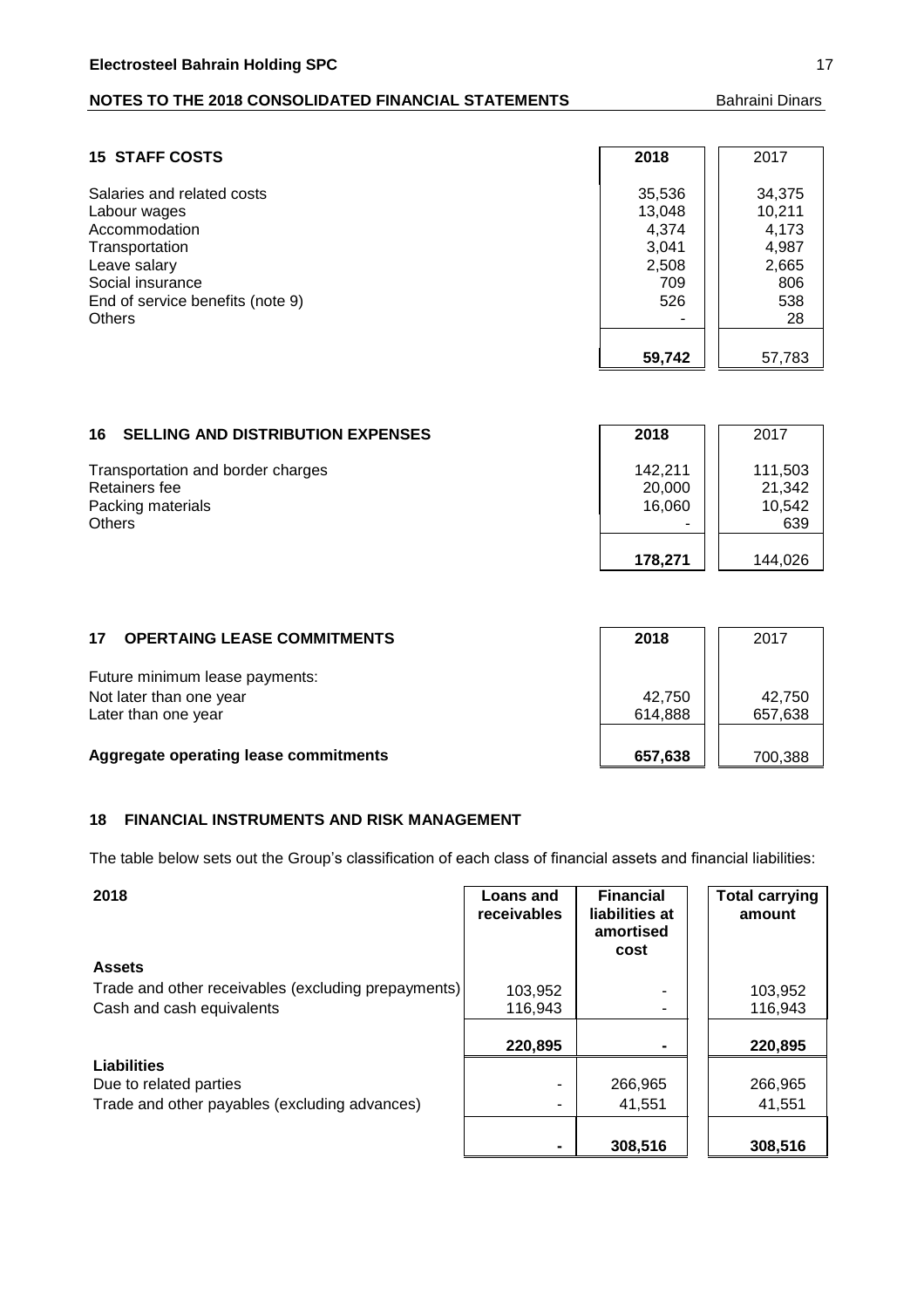*18 FINANCIAL INSTRUMENTS AND RISK MANAGEMENT (continued)*

| 2017                                                | Loans and<br>receivables | Financial<br>liabilities at<br>amortised<br>cost | Total carrying<br>amount |
|-----------------------------------------------------|--------------------------|--------------------------------------------------|--------------------------|
| Assets                                              |                          |                                                  |                          |
| Trade and other receivables (excluding prepayments) | 368,185                  |                                                  | 368,185                  |
| Cash and cash equivalents                           | 47,495                   |                                                  | 47,495                   |
|                                                     |                          |                                                  |                          |
|                                                     | 415,680                  |                                                  | 415,680                  |
| Liabilities                                         |                          |                                                  |                          |
| Due to related parties                              |                          | 659,990                                          | 659,990                  |
| Trade and other payables (excluding advances)       |                          | 55,003                                           | 55,003                   |
|                                                     |                          |                                                  |                          |
|                                                     |                          | 714,993                                          | 714,993                  |

The Group has exposure to the following risks from its use of financial instruments:

- Credit risk
- Liquidity risk
- Market risk

This note presents information about the Group's exposure to each of the above risks, the Group's objectives, practices and processes for measuring and managing risk. The note also presents certain quantitative disclosures in addition to the disclosures throughout the consolidated financial statements.

The board of directors has overall responsibility for the establishment and oversight of the Group's risk management framework.

The Group's risk management practices are established to identify and analyse the risks faced by the Group, to set appropriate risk limits and controls, and to monitor risks and adherence to limits. Risk management practices and systems are reviewed regularly to reflect changes in market conditions and the Group's activities. The accounting policies for financial assets and liabilities are described in note 3.

#### **a) Credit risk**

Credit risk is the risk that one party to the financial instrument will fail to discharge an obligation and cause the other party to incur a financial loss. The Group is exposed to credit risk on bank balances, trade and other receivables.

- *(i)* The Group's exposure to credit risk is influenced mainly by the individual characteristics of each customer. Geographically the concentration of credit risk is in the GCC as majority of the Group's customers are based in GCC, hence having less of an influence on the credit risk;
- *(ii)* The creditworthiness of each customer is evaluated prior to sanctioning credit facilities. Appropriate procedures for follow-up and recovery are in place to monitor credit risk.
- *(iii)* The Group limits its exposure to credit risk on bank balances by maintaining balances with banks having good repute. The Company does not expect any bank to fail to meet its obligations.

The maximum exposure to credit risk at the reporting date was:

| Trade and other receivables (excluding prepayments) | 103,952 | 368,185 |
|-----------------------------------------------------|---------|---------|
| Bank balances                                       | 115.404 | 46,706  |
|                                                     | 219,356 | 414,891 |

**2018** 2017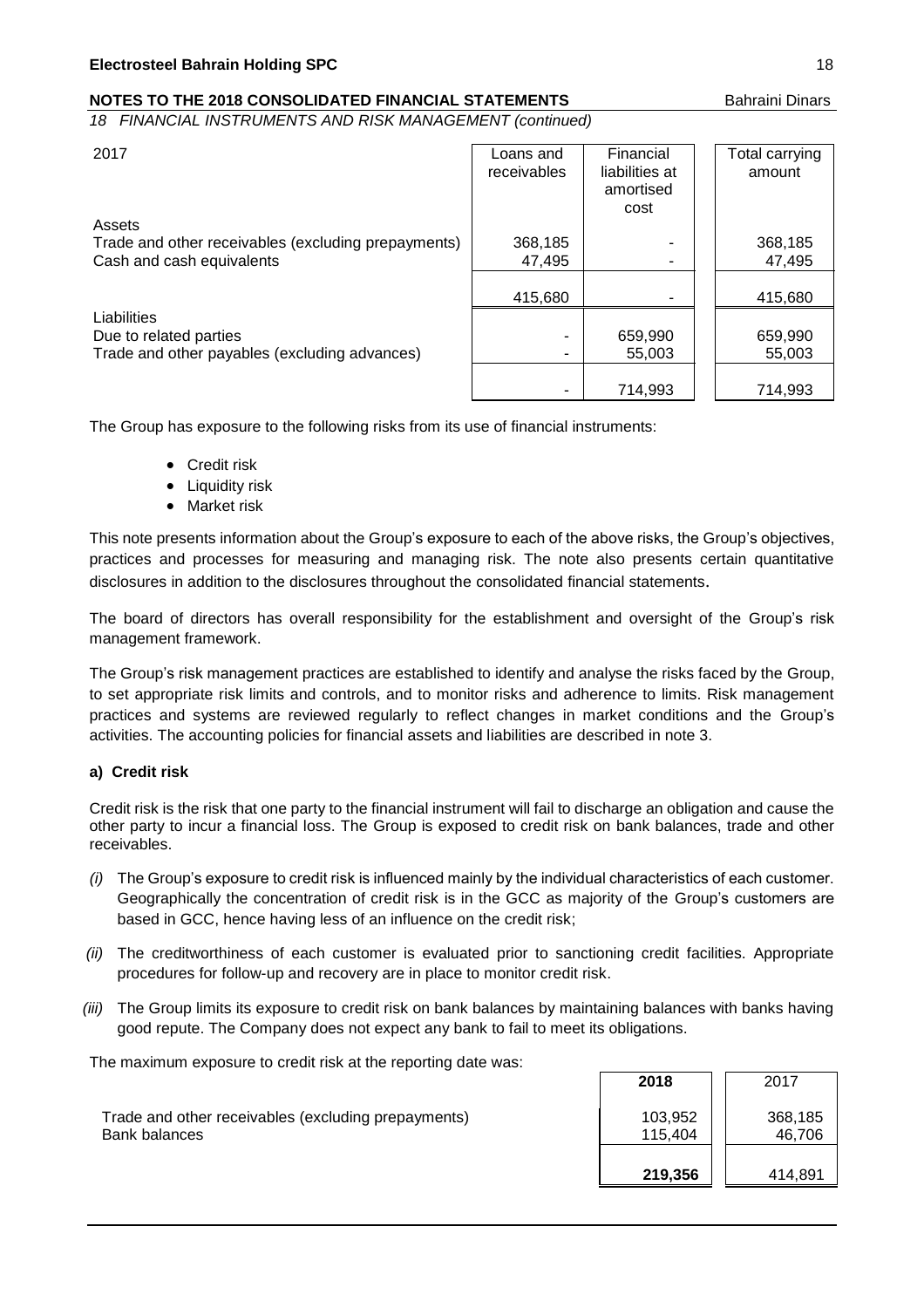*18 FINANCIAL INSTRUMENTS AND RISK MANAGEMENT (continued)*

#### *Impairment losses*

The Group establishes an allowance for impairment that represents its estimate of incurred losses in respect of trade receivables. The maximum credit risk exposure on financial assets is the carrying amount, which is net of specific provisions.

The ageing of the trade receivables at the reporting date was:

|                              | <b>Gross</b><br>2018 | Impairment<br>2018 | Gross<br>2017 | Impairment<br>2017 |
|------------------------------|----------------------|--------------------|---------------|--------------------|
| Not past due $(0 - 90$ days) | 103,652              | ۰.                 | 367,885       | ۰                  |
|                              | 103,652              | $\blacksquare$     | 367,885       | ٠                  |

Subsequent to the year end until the date of approval of the financial statements, BD 5,694 (2017: BD 81,932) out of the total trade receivables of BD 103,652 (2017: BD 367,885) have been collected and the management is confident, considering the past experience and current status of discussion with customers that no allowance for impairment is required.

## **b) Liquidity risk**

Liquidity risk is the risk that the Group will encounter difficulty in raising funds to meet commitments associated with financial instruments.

The Group's approach to managing liquidity is to ensure, as far as possible, that it will always have sufficient liquidity to meet its liabilities when due, under both normal and stressed conditions, without incurring unacceptable losses or risking damage to the Group's reputation.

The following are the contractual maturities of financial liabilities:

**2018 Carrying amount Contractual undiscounted cash flows 6 months or less** Due to related parties 266,965 266,965 266,965 266,965 266,965 Trade and other payables (excluding advances)  $\vert$  41,551 41,551 41,551 41,551 **308,516 308,516 308,516** 2017 Carrying amount **Contractual** undiscounted cash flows 6 months or less Due to related parties **659,635** 659,635 659,635 659,635 659,635 Trade and other payables (excluding advances)  $\vert$  55,003 | 55,003 | 55,003 714,638 714,638 714,638

#### **c) Market risk**

Market risk is the risk that changes in market prices, such as foreign exchange rates, interest rates and equity prices will affect the Group's income or the value of its holdings of financial instruments.